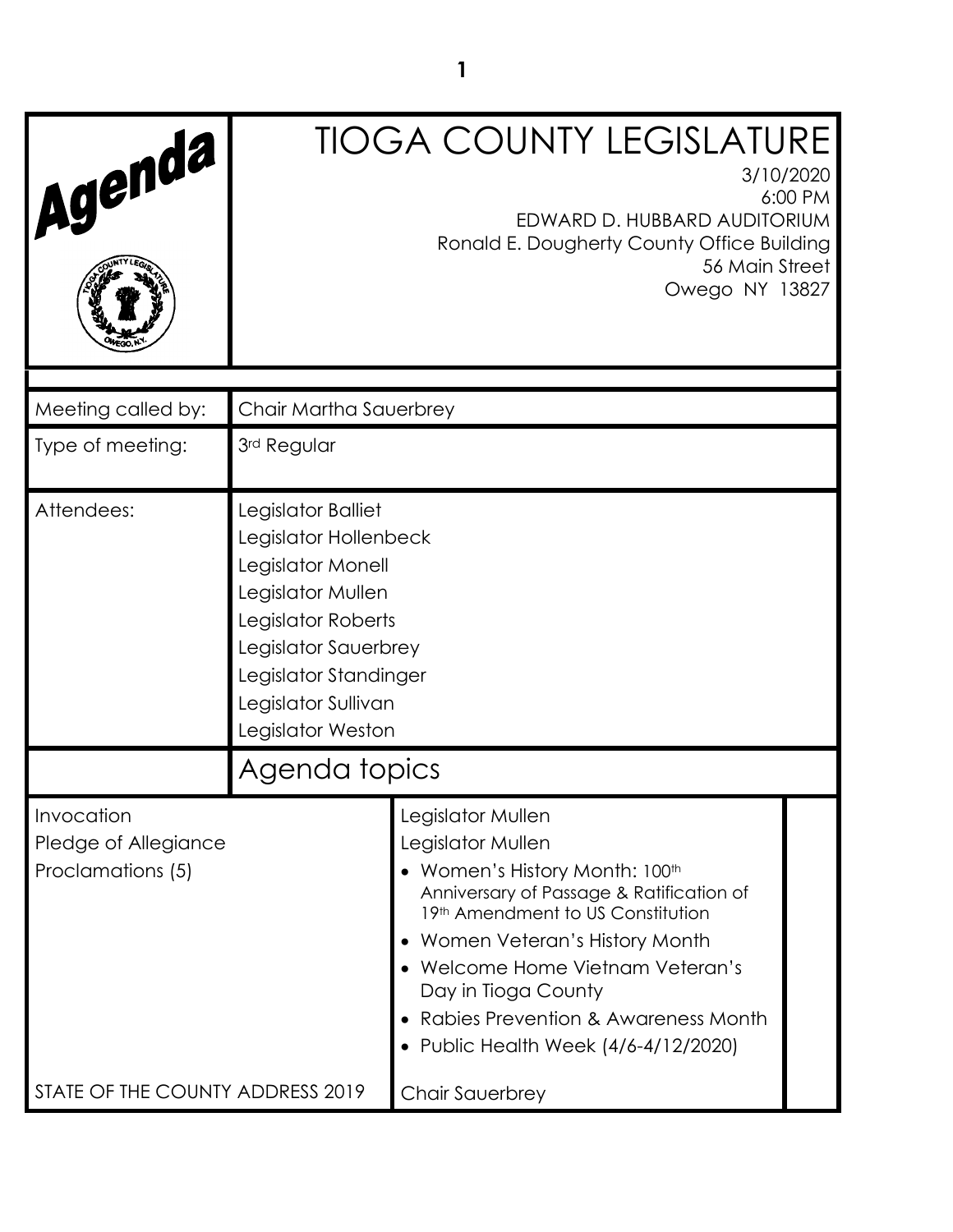| Privilege of the Floor                         |                                                  |                                                                                                                                                                          |  |
|------------------------------------------------|--------------------------------------------------|--------------------------------------------------------------------------------------------------------------------------------------------------------------------------|--|
| Approval of Minutes                            |                                                  | February 11th and 20th, 2020                                                                                                                                             |  |
| <b>Petitions, Communications &amp; Notices</b> |                                                  |                                                                                                                                                                          |  |
| Appointments/Reappointments                    |                                                  |                                                                                                                                                                          |  |
| <b>Reports Standing Committees</b>             |                                                  |                                                                                                                                                                          |  |
|                                                |                                                  |                                                                                                                                                                          |  |
| <b>RESOLUTIONS:</b>                            |                                                  | 1. Re-Appoint Member Board of Ethics                                                                                                                                     |  |
|                                                |                                                  | 2. Re-Appoint Member Board of Ethics                                                                                                                                     |  |
|                                                |                                                  | 3. Appoint Members to Traffic Safety Board - STOP DWI                                                                                                                    |  |
|                                                |                                                  | 4. Appoint Members Alternatives to Incarceration Advisory Board                                                                                                          |  |
|                                                |                                                  | 5. Authorize 2020 Requests for Inclusion of Lands in Agricultural Districts                                                                                              |  |
|                                                | LLC                                              | 6. Authorize Continued Maintenance and Support Agreement<br>between Tioga County Board of Elections and NTS Data Services,                                               |  |
|                                                |                                                  | 7. Authorize Execution of Cooperative Agreements between the Law<br>Department, ITCS, Sheriff, Public Health, DSS, and Mental Hygiene                                    |  |
|                                                | Litigation                                       | 8. Authorization to Enter into a Retainer Agreement with Napoli<br>Shkolnik, PLLC to Provide Representation Regarding Generic Drug                                       |  |
|                                                | <b>Taxation and Finance</b>                      | 9. Authorize Increase in Administering Mortgage Tax by the Tioga<br>County Clerk as Approved by New York State Department of                                             |  |
|                                                |                                                  | 10. Authorization to Accept Allotted NYS 2020 Census Complete Count<br>Commission Outreach Grant and Request a 2020 Budget<br>Modification and Budget Addition as Needed |  |
|                                                | Social Services                                  | 11. Re-Establish Prior Year 2019 Unspent Funds for 2020 Budget -                                                                                                         |  |
|                                                |                                                  | 12. Transfer of Funds 2020 Budget Modification - Social Services                                                                                                         |  |
|                                                |                                                  | 13. Amend Budget and Transfer Capital Reserve Funds - Public Works                                                                                                       |  |
|                                                |                                                  | 14. Amend Employee Handbook Section II - Ethics Rules, Schedule A                                                                                                        |  |
|                                                | Department of Social Services                    | 15. Appropriation of Funds for Operation of a Child Advocacy Center<br>(CAC); Authorize Creation of Case Supervisor Grade B Position -                                   |  |
|                                                |                                                  | 16. Amend Resolution 356-19 - Public Defender's Office                                                                                                                   |  |
|                                                | 17. Authorize<br><b>Public Defender's Office</b> | Appointment to the<br>Title<br>оf<br>Paralegal<br>(PT)                                                                                                                   |  |
|                                                | Public Health Department                         | 18. Authorize Appointment to Title of Deputy Director of Public Health –                                                                                                 |  |
|                                                |                                                  | 19. Authorize Position Reclassification – Public Works                                                                                                                   |  |
|                                                |                                                  | 20. Create and Fill Highway Worker (Seasonal) Position - Public Works                                                                                                    |  |
|                                                | 21. Rescind Resolution #67-20                    |                                                                                                                                                                          |  |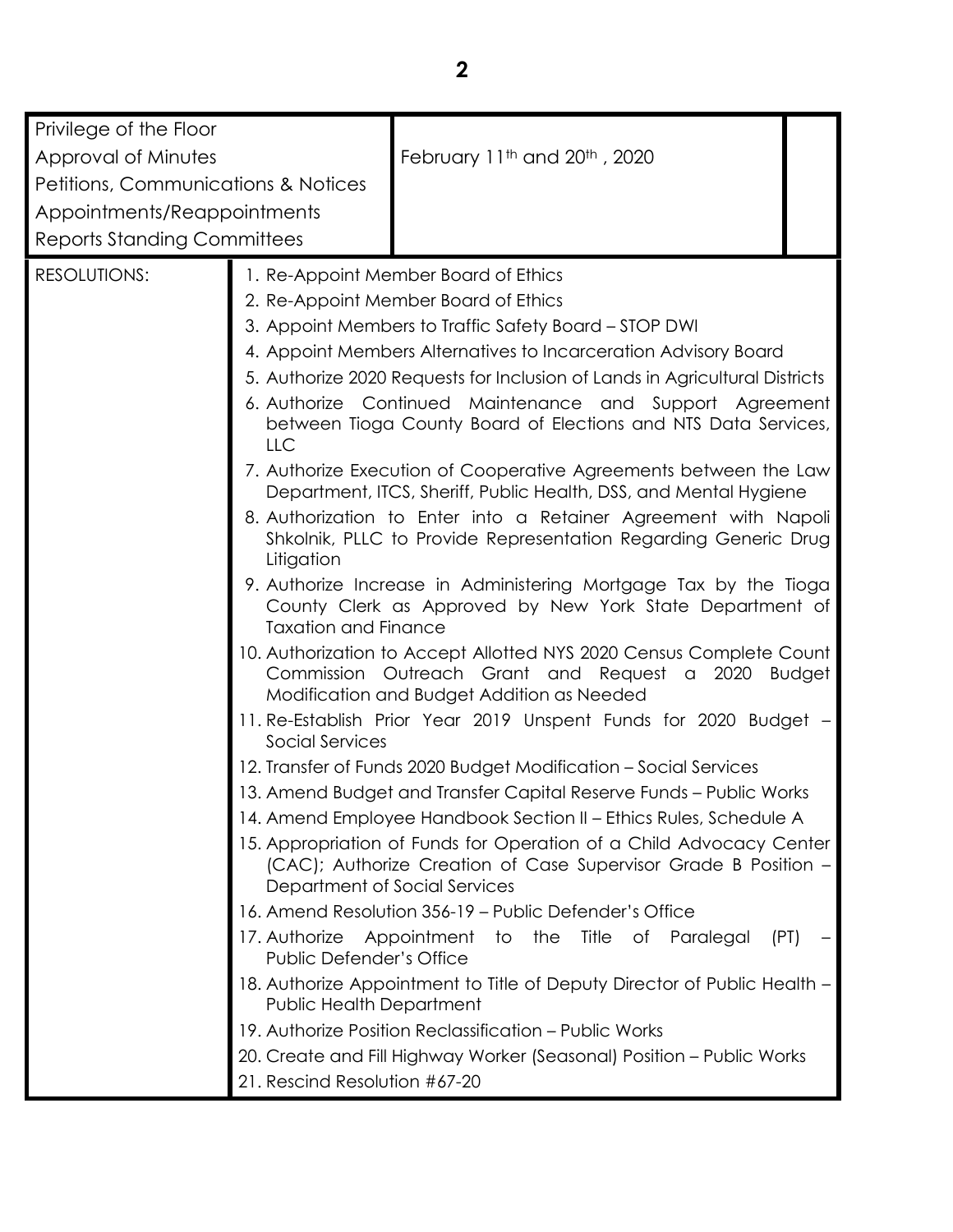WHEREAS: Congress passed the 19<sup>th</sup> Amendment to the Constitution of the United States on August 18, 1920 to declare, "The right of citizens of the United States to vote shall not be denied or abridged by the United States or by any State on account of sex"; and

WHEREAS: This amendment, which granted women the right to vote, was the culmination of a decades-long struggle by women's rights advocates across the United States and worldwide; and

WHEREAS: The women's suffrage movement has its origins in New York State at the Seneca Falls Convention of 1848, the first women's rights convention ever held in the United States; and

WHEREAS: In the following decades, women marched, protested, lobbied, and even went to jail in the fight for equal treatment under the law; and

WHEREAS: New York women were on the front lines in the fight for suffrage, including Susan B. Anthony, Alva Vanderbilt Belmont, and Carrie Chapman Catt; and

WHEREAS: Tioga County women were leaders in the suffrage movement, including Elizabeth B. Chatfield and Belva Lockwood; and

WHEREAS: The ratification of the 19<sup>th</sup> Amendment represented a major victory and a turning point in the women's rights movement, ensuring women could more fully participate in our democracy and fundamentally changing the role of women in the civic life of our nation; and

WHEREAS: This amendment changed the face of the American electorate forever and opened the door to women serving in local government; and

WHEREAS: August 26, 2020 marks the centennial of the 19<sup>th</sup>Amendment becoming a part of the United States Constitution, and this historical milestone is to be lauded and celebrated; therefore

THE NEW YORK STATE ASSOCIATION OF COUNTIES (NYSAC) along with THE TIOGA COUNTY LEGISLATURE celebrates the

# **100th Anniversary of the Passage and Ratification of the 19th Amendment to the Constitution of the United States**

and that NYSAC and Tioga County Legislature honors those who played a role of the ratification of the 19th Amendment in further promoting the core values of our democracy as promised by the Constitution of the United States.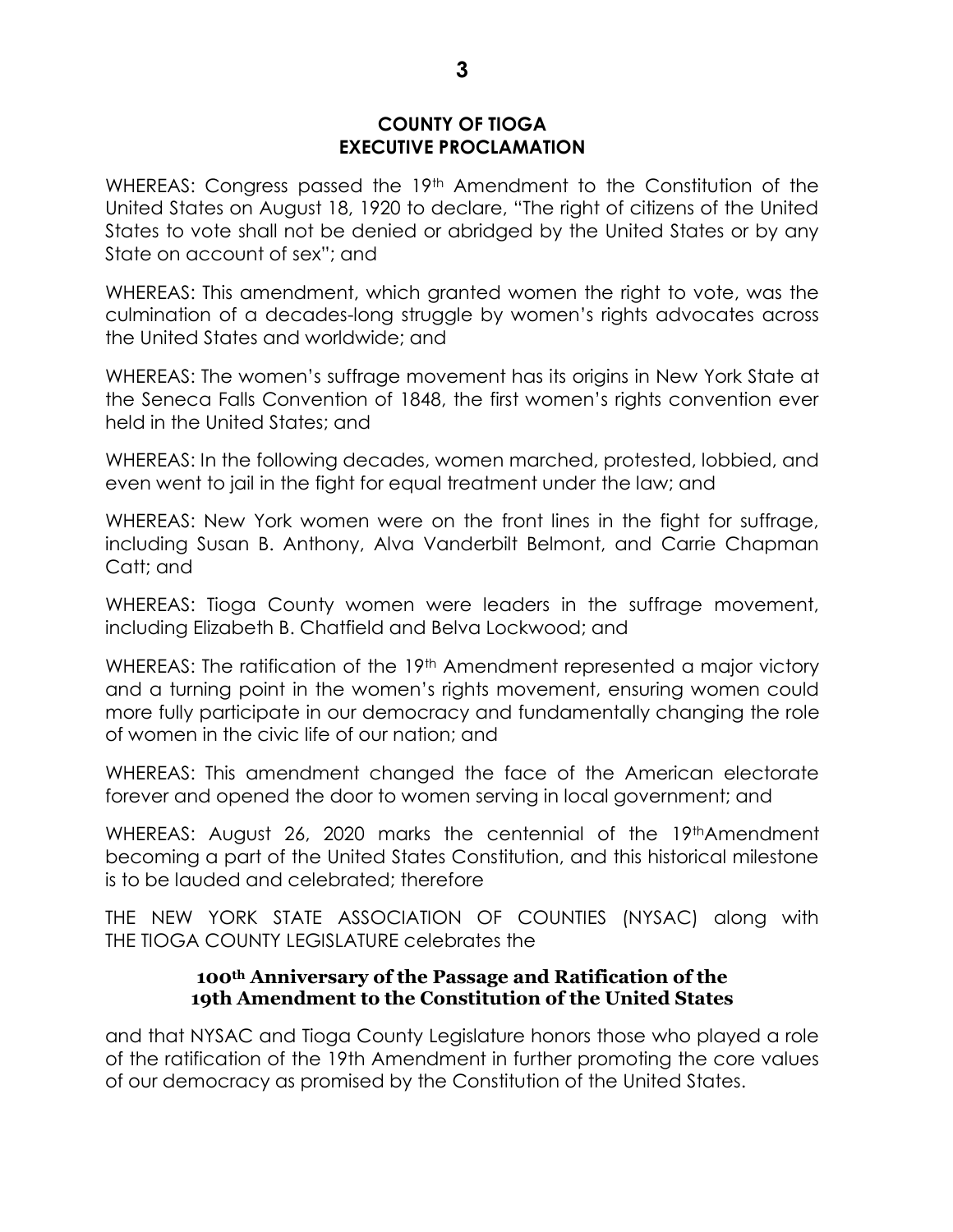WHEREAS: March is National Women's History Month; and

WHEREAS: As the role of women in the military continues to expand, so does the number of women currently serving on Active Duty, in the Guard and Reserve with numbers totaling about 359,315; and

WHEREAS: There are approximately 1.82 million women veterans nationwide, as well as approximately 470 women veterans residing here in Tioga County; and

WHEREAS: Women veterans and service members are not recognized or acknowledged for that service and the sacrifices they made; and

WHEREAS: To recognize women for their service, sacrifice, accomplishments and advancements in service to their country and to acknowledge that they are veterans; therefore

THE TIOGA COUNTY LEGISLATURE does hereby proclaim

### **March as "Women Veteran's History Month" in Tioga County**

and encourages Tioga County citizens to honor, acknowledge and recognize all women who have served and continue to serve in our nation's Armed Forces.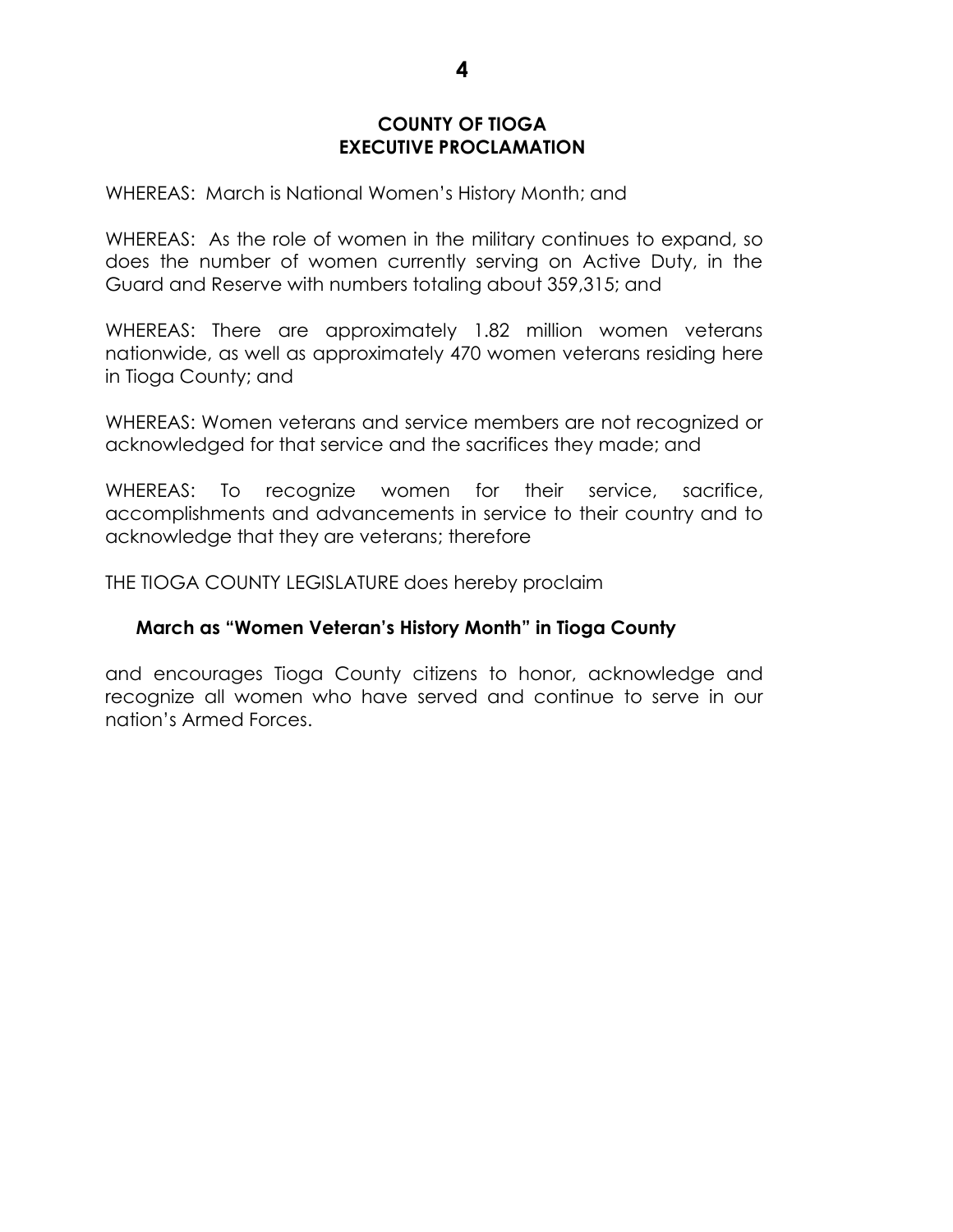WHEREAS: March 29, 2020 is National Vietnam War Veterans Day; and

WHEREAS: More than 9 million men and women served during the Vietnam War with 2.7 million serving in Vietnam itself, and with 58,272 giving the ultimate sacrifice for their Country. Tioga County has 4,623 veterans living here in Tioga County, many of whom are Vietnam Era veterans; and

WHEREAS: To recognize their service and sacrifice and the failure of our nation to offer them proper respect and gratitude when they returned home at the end of the Vietnam War; therefore

THE TIOGA COUNTY LEGISLATURE does hereby proclaim

### **March 29, 2020 as "Welcome Home Vietnam Veterans Day" in Tioga County**

and encourages Tioga County citizens to honor Vietnam War Veterans Day in appreciation of our Tioga County Veterans who have served.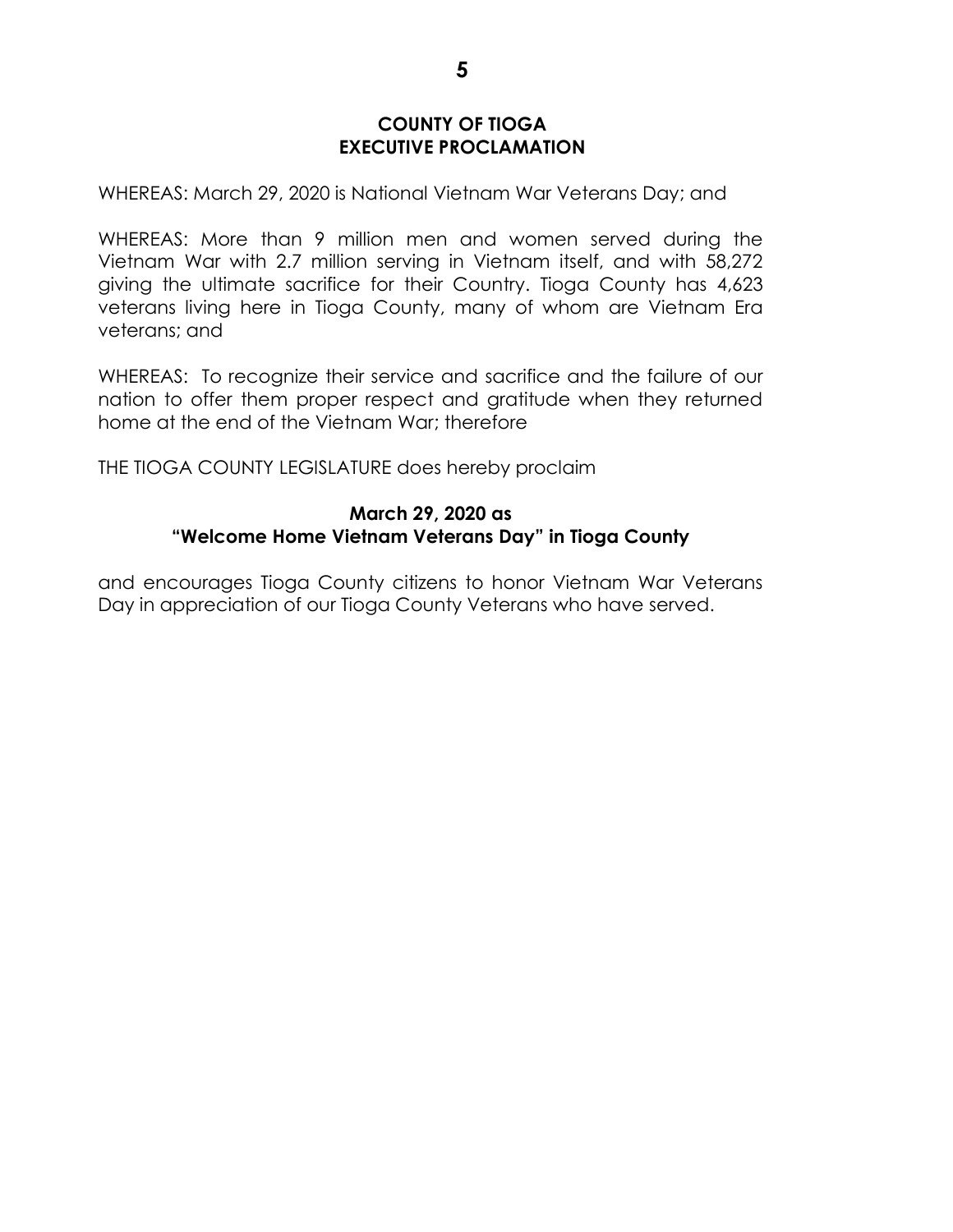WHEREAS: Rabies is a contagious and fatal virus that is spread among dogs, cats, bats, raccoons, foxes and other mammals, including humans; and if left untreated has a 100% fatality rate for humans; and

WHEREAS: It is vital to notify Tioga County Public Health of all animal bites and wild animal exposures, including bats, due to the potential risk of rabies; and

WHEREAS: In 2019, Tioga County Public Health tested a total of 48 animals for rabies and 9 tested positive including: 1 deer, 4 foxes, 3 raccoons, and a bat. Additionally, over 40 residents received preventative rabies treatment.

WHEREAS: With animal vaccination, rabies is preventable; and

WHEREAS: New York State law requires all dogs, cats, and ferrets get their first rabies vaccination no later than four months of age and their second rabies shot within one year. Thereafter, a booster shot is required every three years; and

WHEREAS: In 2019 Tioga County Public Health vaccinated over 1,000 animals at rabies vaccination clinics throughout the county; and

WHEREAS: Tioga County Public Health will be hosting their next rabies vaccination clinic on March 26, 2020 at the Waverly Village Barn; therefore

THE TIOGA COUNTY LEGISLATURE does hereby proclaim the month of March 2020 as

### **RABIES PREVENTION & AWARENESS MONTH**

and urges all the citizens of Tioga County to vaccinate their pets against rabies.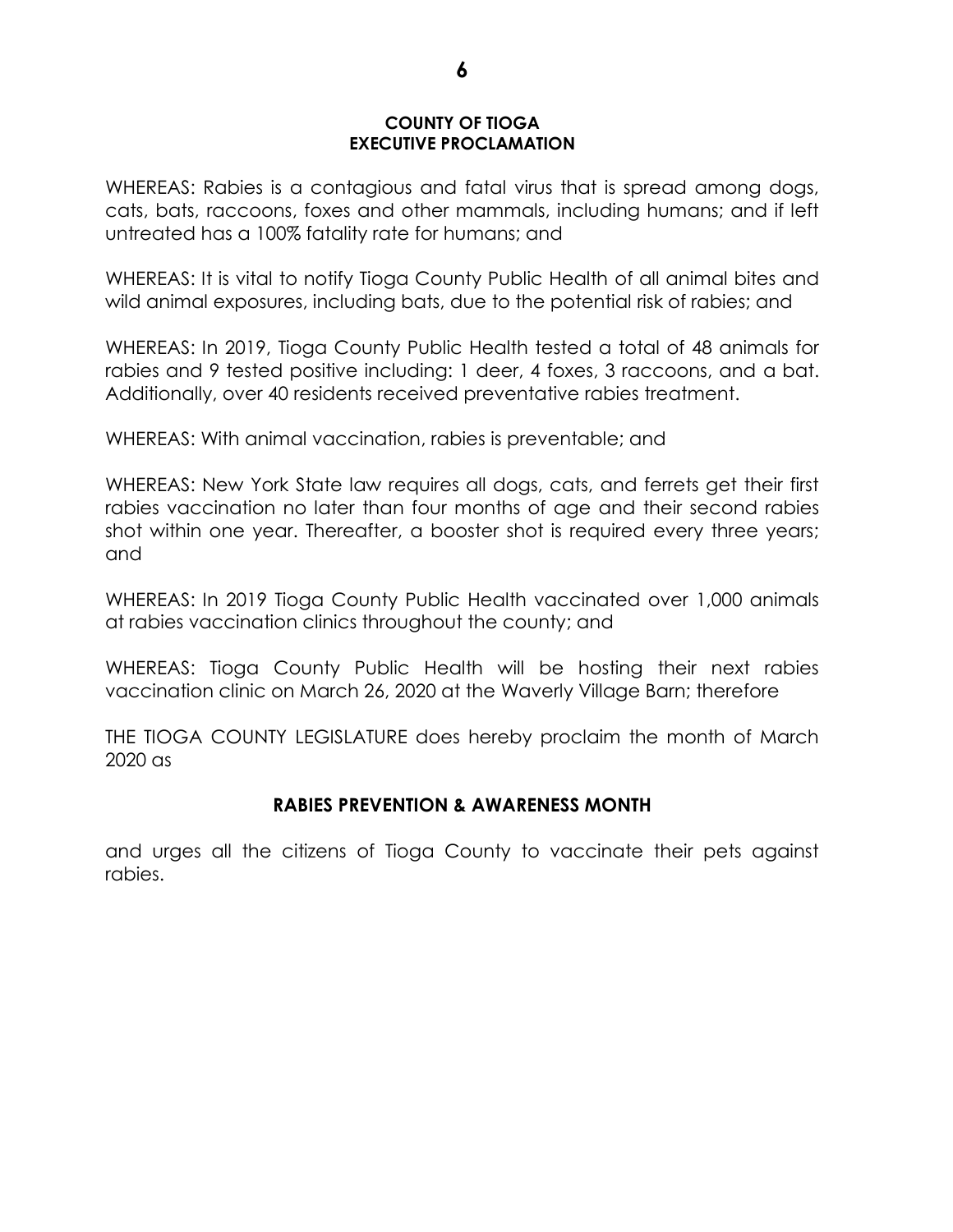WHEREAS: The people of Tioga County benefit every day from the efforts of the public health workforce when eating at restaurants, drinking tap water, and learning about prevention of deadly diseases; and

WHEREAS: Public health activities work to protect Tioga County residents from infectious and chronic diseases, environmental hazards, unintentional injuries and violence; and

WHEREAS: Educating people about the benefits of healthy behaviors is an essential element in attaining good health and preventing premature illness and death; and

WHEREAS: Public health efforts alone cannot accomplish the goal of a healthier Tioga without cooperation and partnership with communities and individuals; and

WHEREAS: Each of us needs to do our part by taking personal responsibility to improve behaviors by not using tobacco, making time for regular, safe physical activity and eating more fruits and vegetables in order to prevent disease; and

WHEREAS: National Public Health Week provides an opportunity for our county to learn about public health concerns, like Coronavirus, and success stories that are vital to healthy communities, such as immunizing against infectious disease, maintaining good nutritional standards, ensuring safe living conditions, preventing lead poisoning and providing good prenatal care; and

WHEREAS: The residents of Tioga County recognize the essential role public health plays in their everyday lives; therefore be it

RESOLVED: THE TIOGA COUNTY LEGISLATURE does hereby proclaim the week of April 6 – 12, 2020 as

# **PUBLIC HEALTH WEEK**

and urges all residents to take steps to educate themselves, their families, and the community about the role of public health in our community.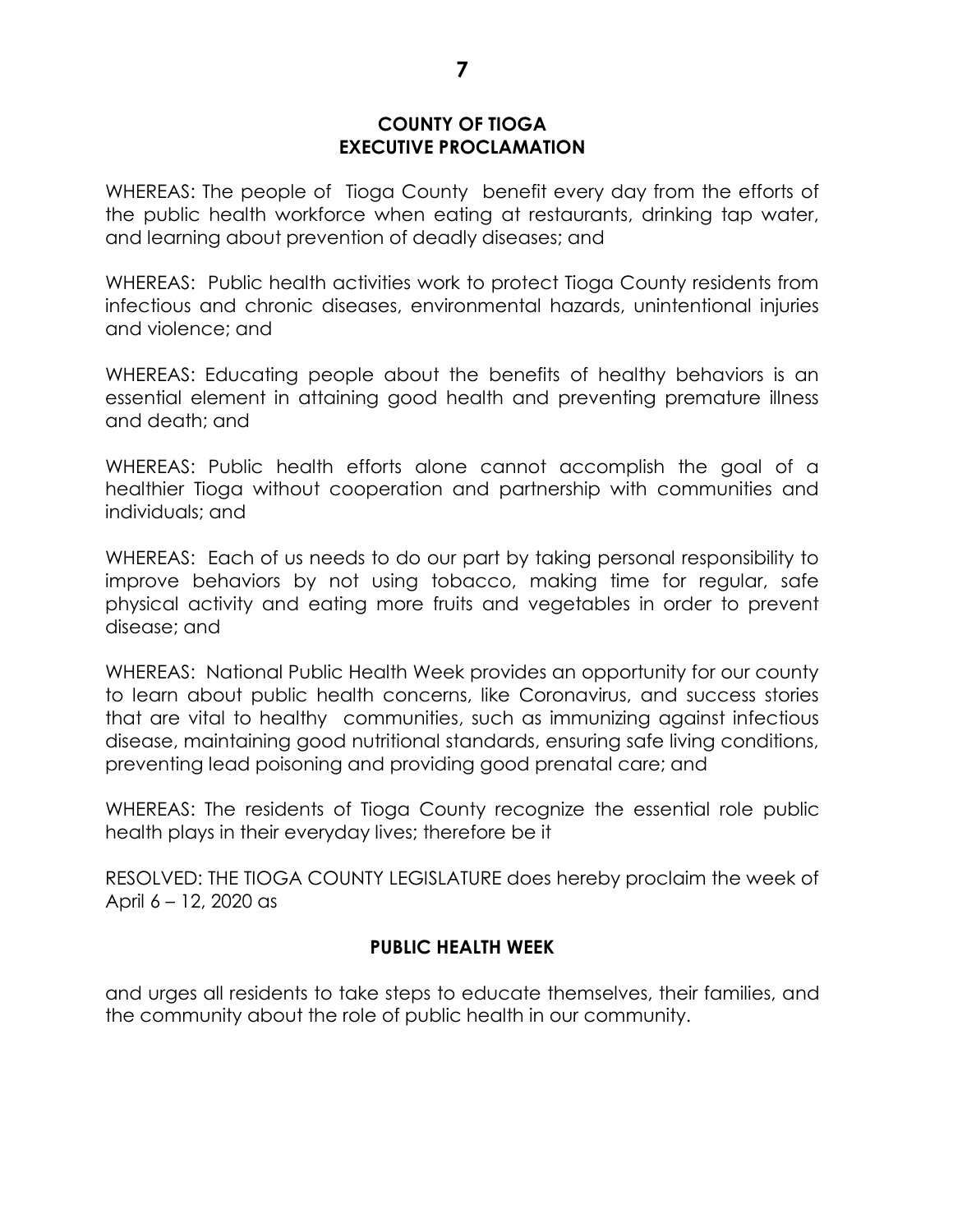REFERRED TO: LEGISLATIVE WORKSESSION

RESOLUTION NO. -20 RE-APPOINT MEMBER BOARD OF ETHICS

WHEREAS: Barbara Crannell's term on the Board of Ethics expires as of March 31, 2020; and

WHEREAS: Barbara Crannell has expressed an interest and willingness to serve another term on the Board of Ethics; therefore be it

RESOLVED: That Barbara Crannell is hereby re-appointed to the Board of Ethics for a term of April 1, 2020 through March 31, 2023.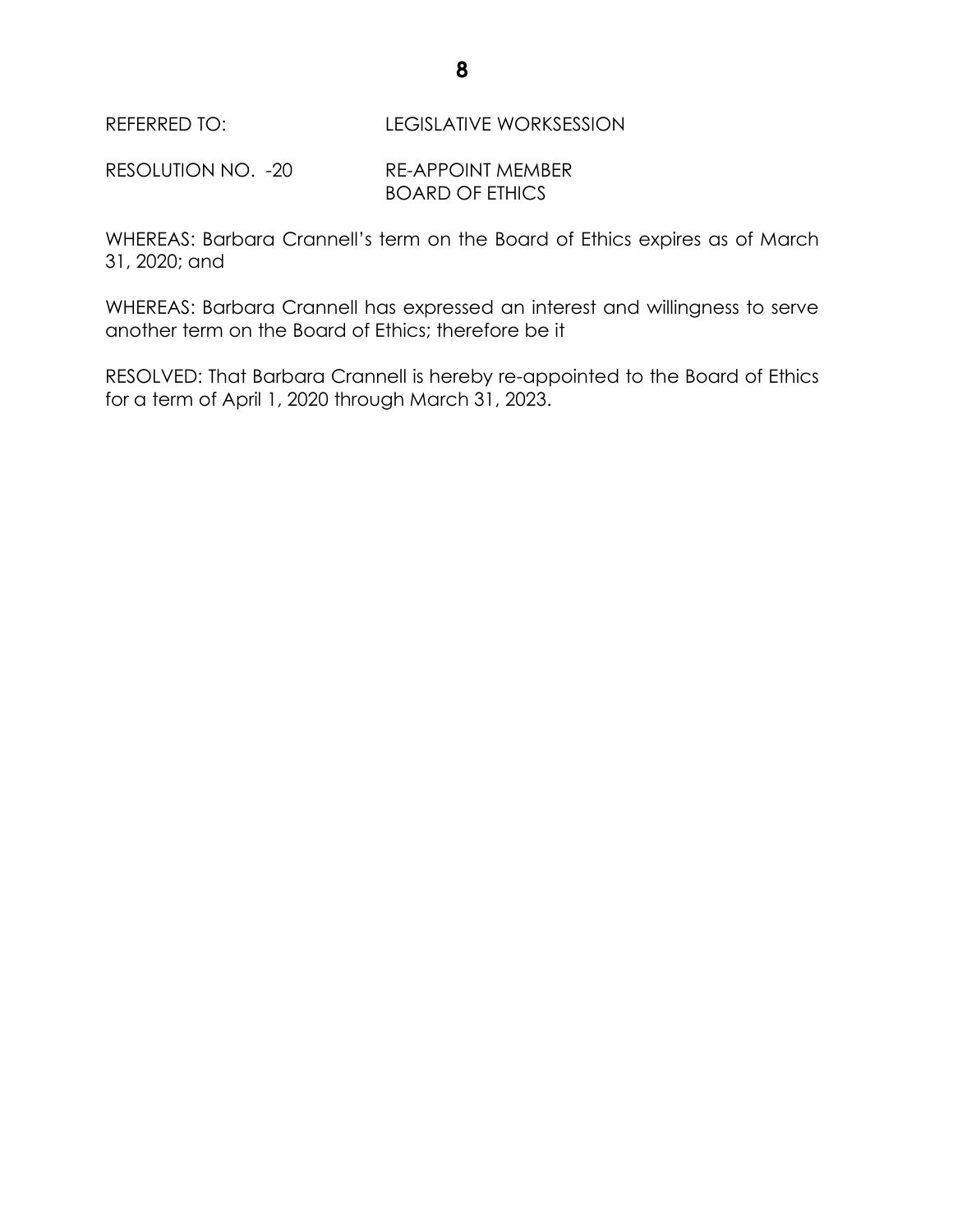REFERRED TO: LEGISLATIVE WORKSESSION

RESOLUTION NO. -20 RE-APPOINT MEMBER BOARD OF ETHICS

WHEREAS: Joan Case's term on the Board of Ethics expires as of March 31, 2020; and

WHEREAS: Joan Case has expressed an interest and willingness to serve another term on the Board of Ethics; therefore be it

RESOLVED: That Joan Case is hereby re-appointed to the Board of Ethics for a term of April 1, 2020 through March 31, 2023.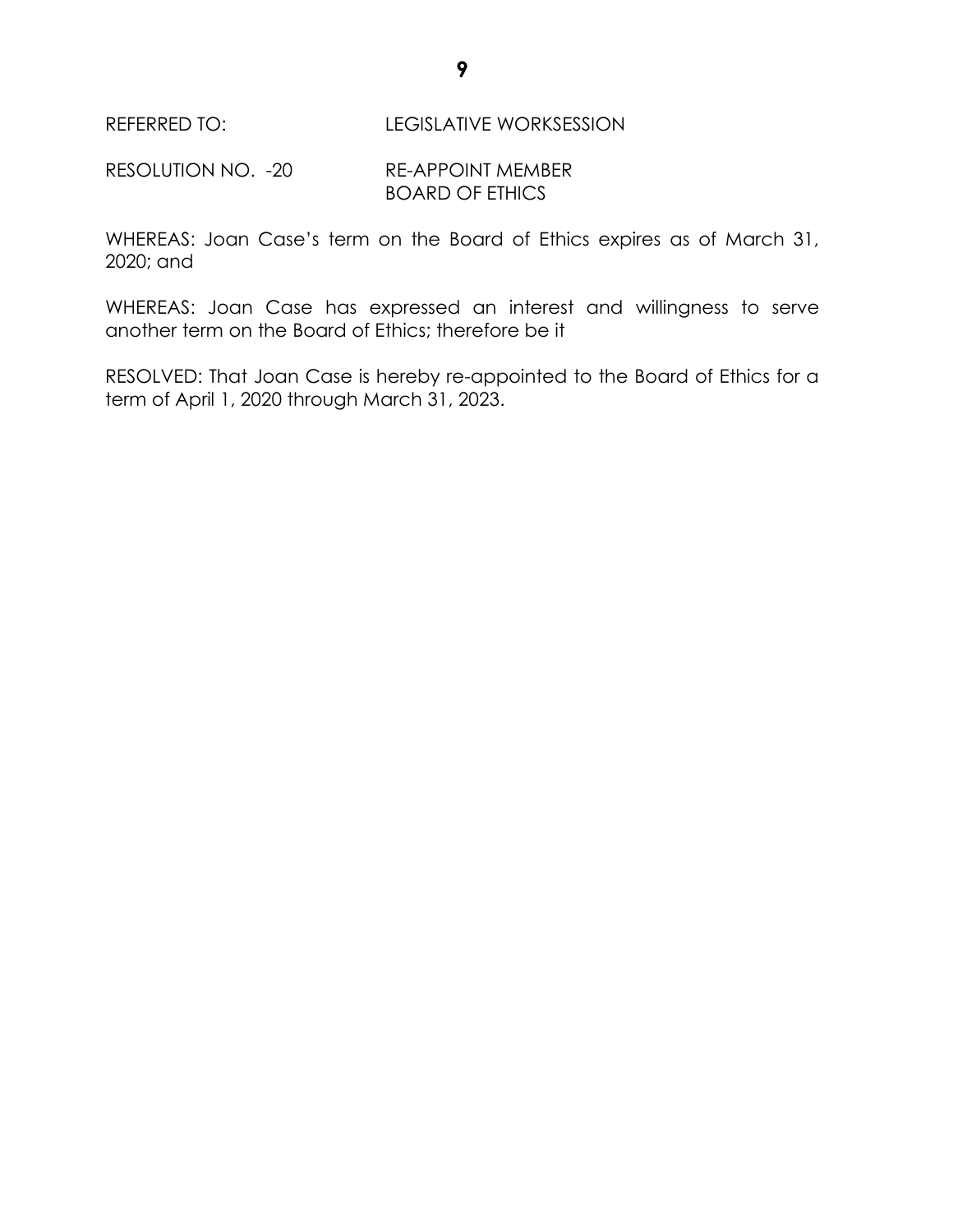REFERRED TO: PUBLIC SAFETY COMMITTEE

| RESOLUTION NO. -20 | APPOINT MEMBERS TO          |
|--------------------|-----------------------------|
|                    | <b>TRAFFIC SAFETY BOARD</b> |
|                    | STOP DWI                    |

WHEREAS: The terms of the Traffic Safety Board members will expire April 1, 2020; and

WHEREAS: Michael Jackson has been found willing and able to fill the term currently held by James DeVita; therefore be it

RESOLVED: That the following members be appointed to the Traffic Safety Board for a term as follows:

| <b>TITLE</b>                                  | <b>TERM</b>    |
|-----------------------------------------------|----------------|
| Michael Jackson                               | 4/1/20-3/31/23 |
| Tioga County STOP DWI Coordinator or Designee | 4/1/20-3/31/23 |
| Tioga County Fire Coordinator or Designee     | 4/1/20-3/31/23 |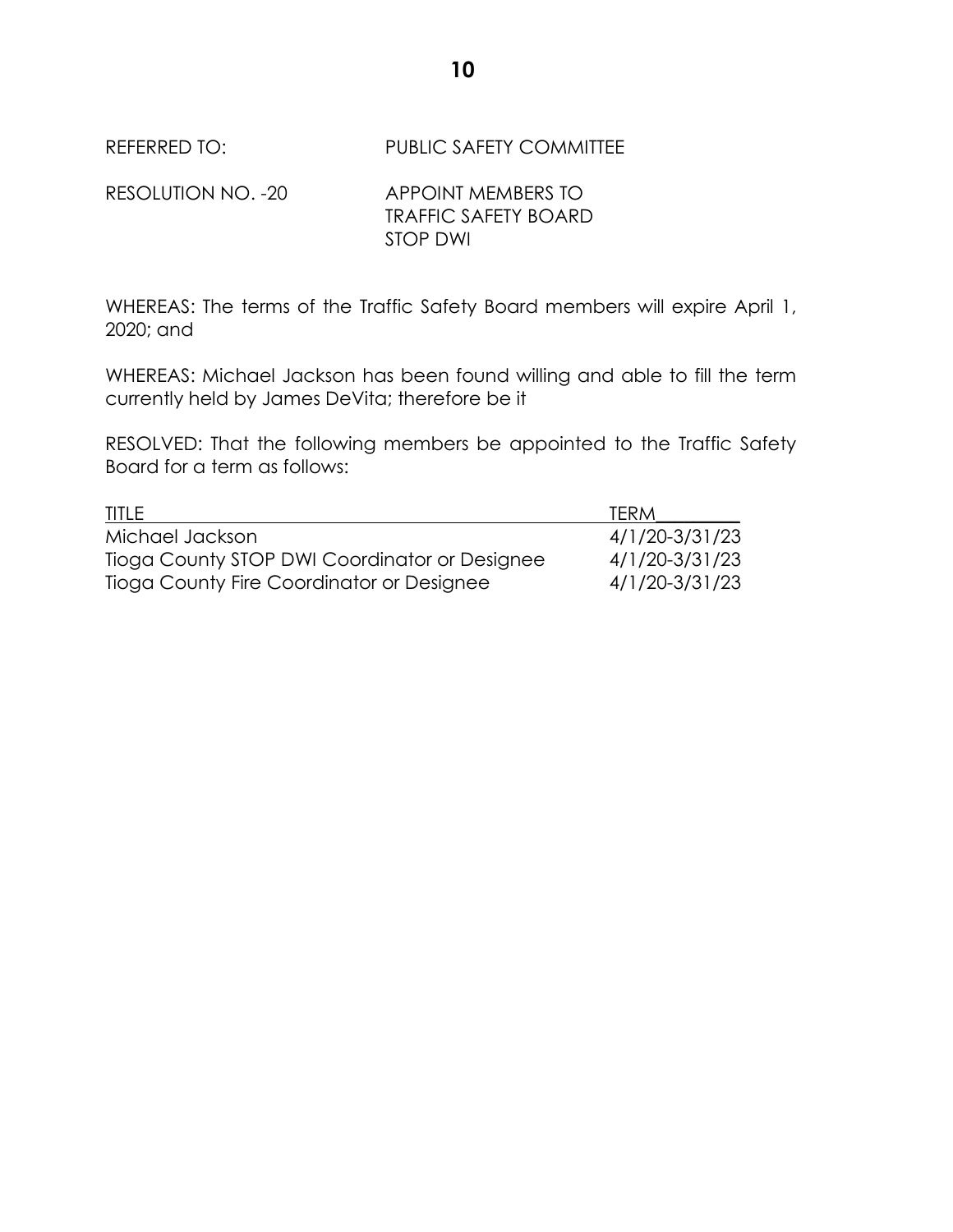# REFERRED TO: PUBLIC SAFETY COMMITTEE

# RESOLUTION NO. -20 APPOINT MEMBERS ALTERNATIVES TO INCARCERATION ADVISORY BOARD

RESOLVED: That the following members be appointed to the Alternatives to Incarceration Advisory Board for the following terms:

|                                                      | <b>TERM</b>    |
|------------------------------------------------------|----------------|
| Ex-Offender                                          | 4/1/20-3/31/21 |
| Crime Victim                                         | 4/1/20-3/31/21 |
| State Certified Provider of Alcohol and/or Substance |                |
| Abuse Treatment                                      | 4/1/20-3/31/21 |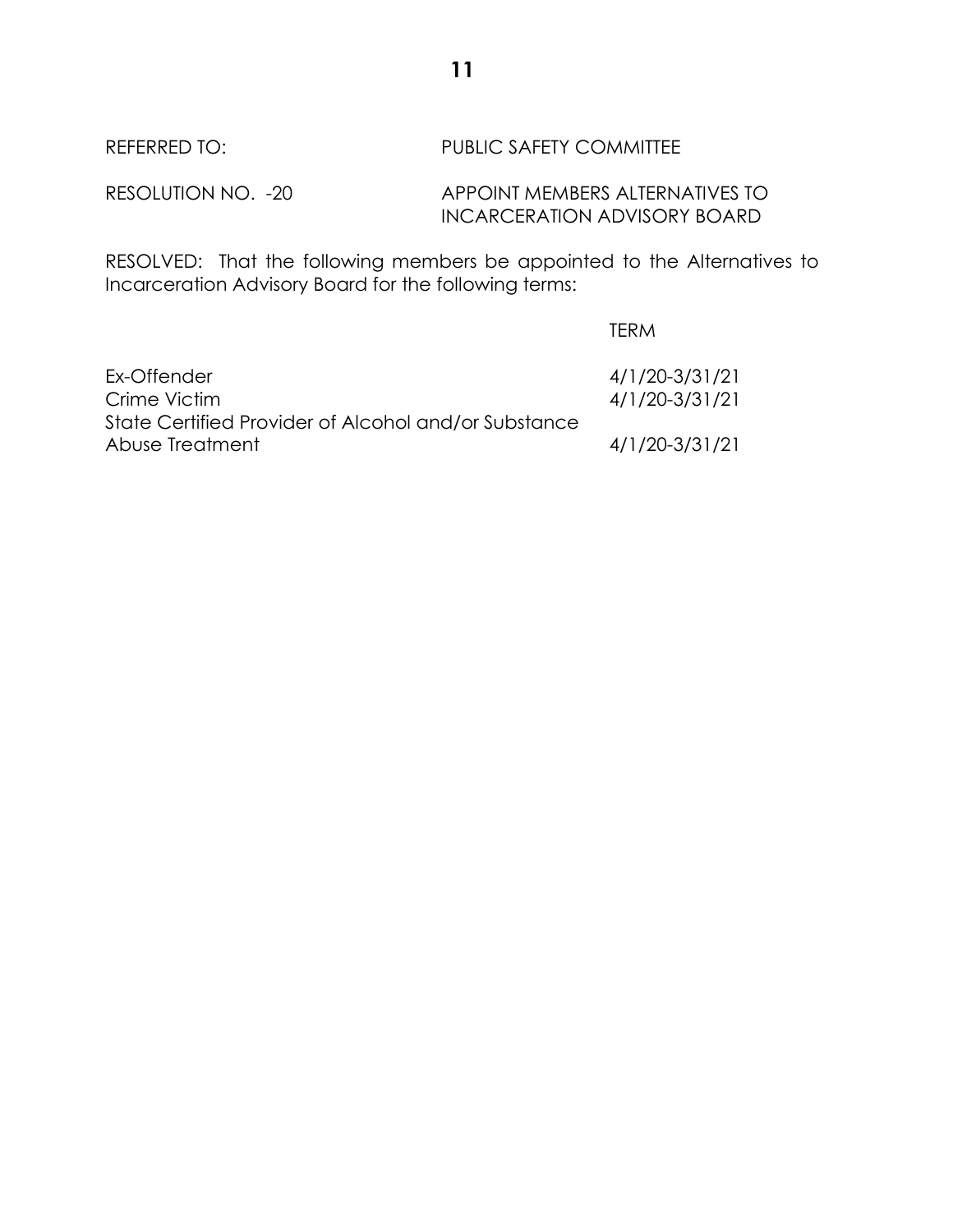REFERRED TO: ED&P COMMITTEE

### RESOLUTION NO -20 AUTHORIZE 2020 REQUESTS FOR INCLUSION OF LANDS IN AGRICULTURAL DISTRICTS

WHEREAS: In accordance with §303-B of the NYS Agricultural and Markets Law 25-AA, the Tioga County Planning Department has solicited agricultural land owners to request inclusion of lands in agricultural districts; and

WHEREAS: Tioga County Planning has received requests for inclusion of land in agricultural districts located within the North Tioga Agricultural District totaling 110.8 acres, and prepared the required report listing these requests; and

WHEREAS: The County Legislature has indicated its desire to be designated lead agency for SEQR (State Environmental Quality Review) requirements; and

WHEREAS: Tioga County Planning has found this plan to have "little likelihood of significant adverse environmental impact…" via completion of the SEQR Short Environmental Assessment Form, which is consistent with the programmatic review of environmental effects of agricultural districting by the New York State Department of Agriculture & Markets; and

WHEREAS: The Tioga County Agricultural and Farmland Protection Board has reviewed said report and determined that the land to be included consists of viable agricultural land and its inclusion will serve the public interest by helping to maintain a viable agricultural industry within the District and therefore recommends County Legislature approval of inclusion of lands into their respective agricultural districts; and

WHEREAS: The Tioga County Legislature has held the required public hearing and no opposition was heard; therefore be it

RESOLVED: That the Tioga County Legislature makes a SEQR Negative Declaration and approves the 2020 requests for inclusion of land listed in said report into the North Tioga Agricultural District; and be it further

RESOLVED: That the Tioga County Legislature directs the Tioga County Planning Department to submit said report to the Commissioner of NYS Department of Agriculture and Markets for final certification; and be it further

RESOLVED: That it is the intent of this body, upon approval by the Commissioner of NYS Department of Agriculture & Markets, to make these inclusions to the North Tioga Agricultural District effective immediately.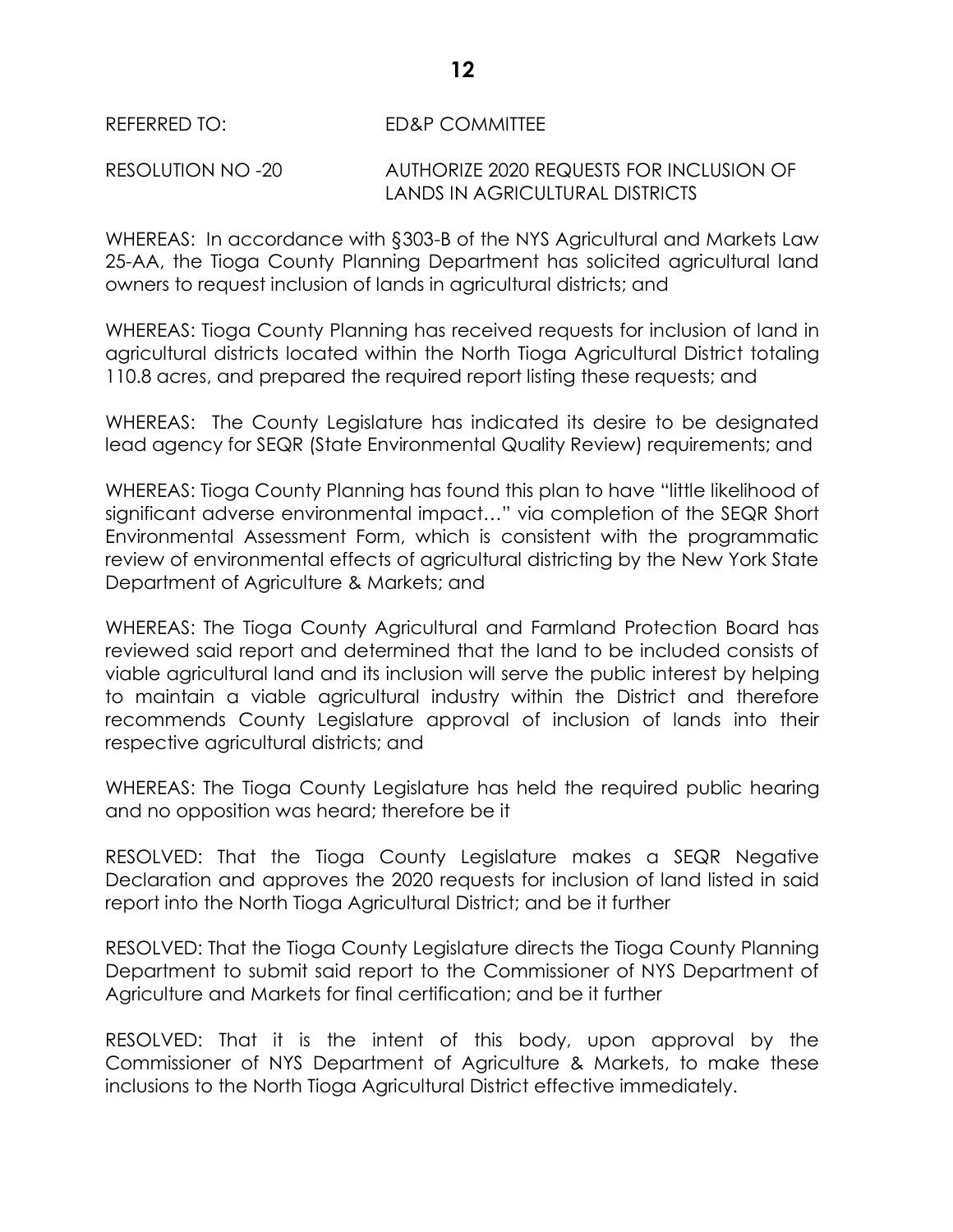| REFERRED TO: I     | ADMINISTRATIVE SERVICES COMMITTEE<br>FINANCE/LEGAL COMMITTEE                  |
|--------------------|-------------------------------------------------------------------------------|
| RESOLUTION NO. -20 | AUTHORIZE CONTINUED MAINTENANCE AND<br>SUPPORT AGREEMENT BETWEEN TIOGA COUNTY |

LLC

WHEREAS: The Tioga County Board of Elections manages voter registrations and candidate petitions using TEAM, Suite, IMS, and PACETS software systems provided, maintained, and supported by NTS Data Services LLC.; and

BOARD OF ELECTIONS AND NTS DATA SERVICES,

WHEREAS: The term of the previous five-year Maintenance and Support Agreement with NTS expired on December 31, 2019; and

WHEREAS: A new Maintenance and Support Agreement with NTS is required for the Board of Elections to continue using and receiving maintenance and support of NTS software systems; and

WHEREAS: The new five-year Maintenance and Support Agreement between the Board of Elections and NTS has been approved as to form by the Tioga County Law Department; and

WHEREAS: The Board of Elections includes payment for software expenses to NTS in their budget on an annual basis; therefore be it

RESOLVED: The Board of Elections is authorized to enter into the new five-year Maintenance and Support Agreement with NTS Data Services, LLC, as approved by the Tioga County Law Department, for the term of January 1, 2020 through December 31, 2024, and a total contract cost of \$191,700.00 to be remitted to NTS by Tioga County in five annual payments of \$38,340.00.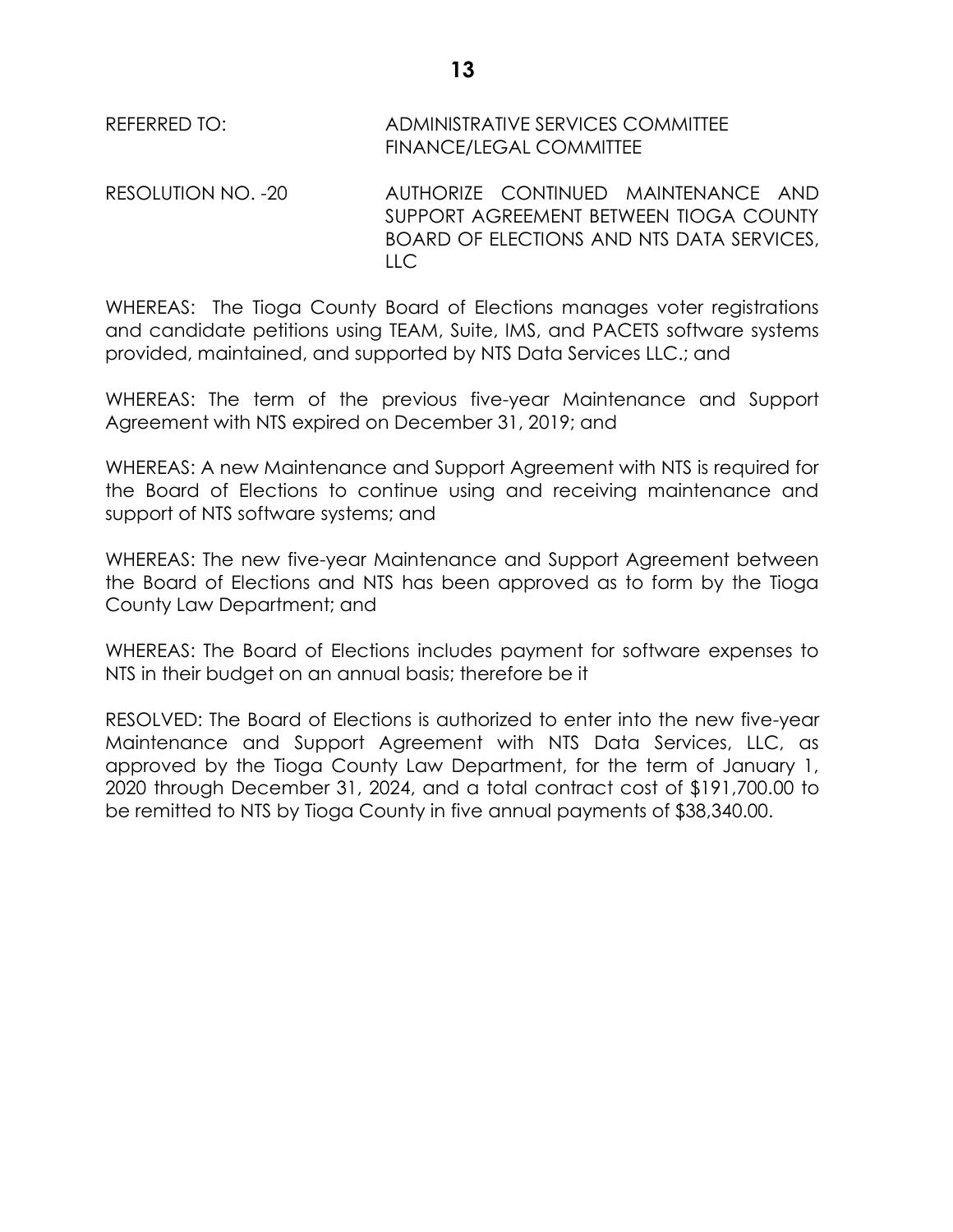| REFERRED TO: | LEGAL/FINANCE COMMITTEE          |
|--------------|----------------------------------|
|              | INFORMATION TECHNOLOGY COMMITTEE |
|              | PUBLIC SAFETY COMMITTEE          |
|              | HEALTH AND HUMAN SERVICES        |
|              |                                  |

RESOLUTION NO. -20 AUTHORIZE EXECUTION OF COOPERATIVE AGREEMENTS BETWEEN THE LAW DEPARTMENT, ITCS, SHERIFF, PUBLIC HEALTH, DSS, AND MENTAL **HYGIENE** 

WHEREAS: Tioga County has implemented a Direct Charge Pilot Program that will maximize State reimbursement for legal and IT expenses while eliminating the administrative burden of charging all departments for those expenses; and

WHEREAS: The Law Department and ITCS will directly charge the Department of Social Services, Public Health and Mental Hygiene for its services and support pursuant to Cooperative Agreements; and

WHEREAS: The Sheriff's Department will directly charge the Department of Social Services for security services, escort, protection and transport services; and

WHEREAS: It may be necessary for the budget officer at year end to make budget increases to reflect the budgeted amounts in the cooperative agreements between ITCS and DSS, Public Health and Mental Hygiene and to reflect the budgeted amount in the cooperative agreement between the Sheriff and DSS; therefore be it

RESOLVED: That the Legislature authorizes and directs the Chair to execute Cooperative Agreements between the Law Department and DSS, Public Health and Mental Hygiene; and be it further

RESOLVED: That the Legislature authorizes and directs the Chair to execute Cooperative Agreements between the ITCS Department and DSS, Public Health and Mental Hygiene; and be it further

RESOLVED: That the Legislature authorizes and directs the Chair to execute a Cooperative Agreement between the Sheriff's Department and DSS; and be it further

RESOLVED: That the Cooperative Agreements between DSS and the Law Department, ITCS and Sheriff shall be submitted to the New York State Office of Temporary and Disability Assistance and the Office of Children and Family Services for approval; and it is further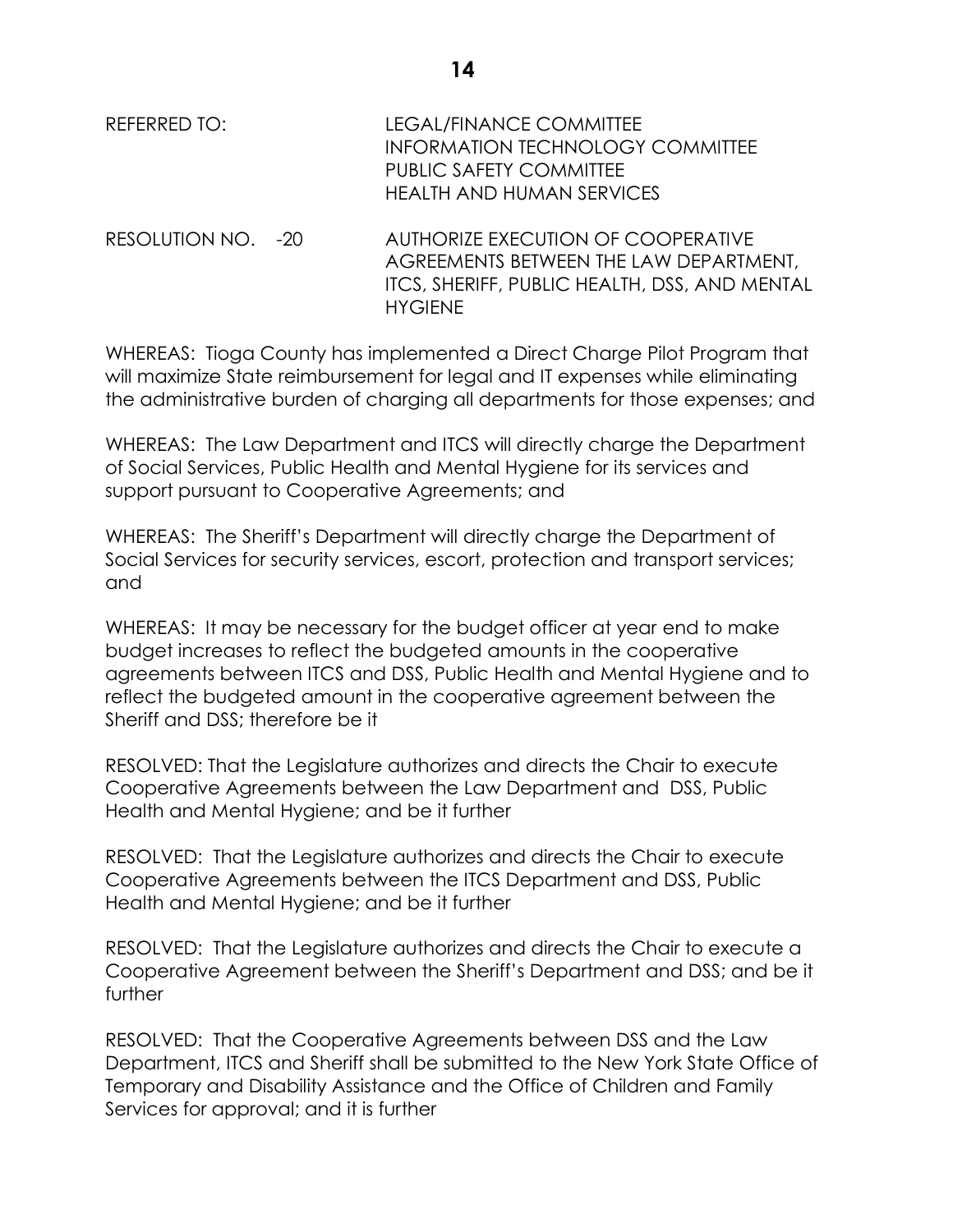RESOLVED: That the Budget Officer is authorized to make estimated budget increases at year end from discretionary savings as needed to reflect the budgeted amounts in the ITCS cooperative agreements with DSS, PH, and MH as follows:

Account: Amount (Increase): Social Services A6010.530100 \$12,184.06 Mental Hygiene A4309.530100 \$10,102.82 Public Health A4011.530100 \$11,132.14

And it is further

RESOLVED: That the Budget Officer is authorized to make an estimated budget increase at year end from discretionary savings as needed to reflect the budgeted amount in the Sheriff cooperative agreement with DSS as follows:

Account: Amount (Increase): Social Services A6010.530100 \$20,000.00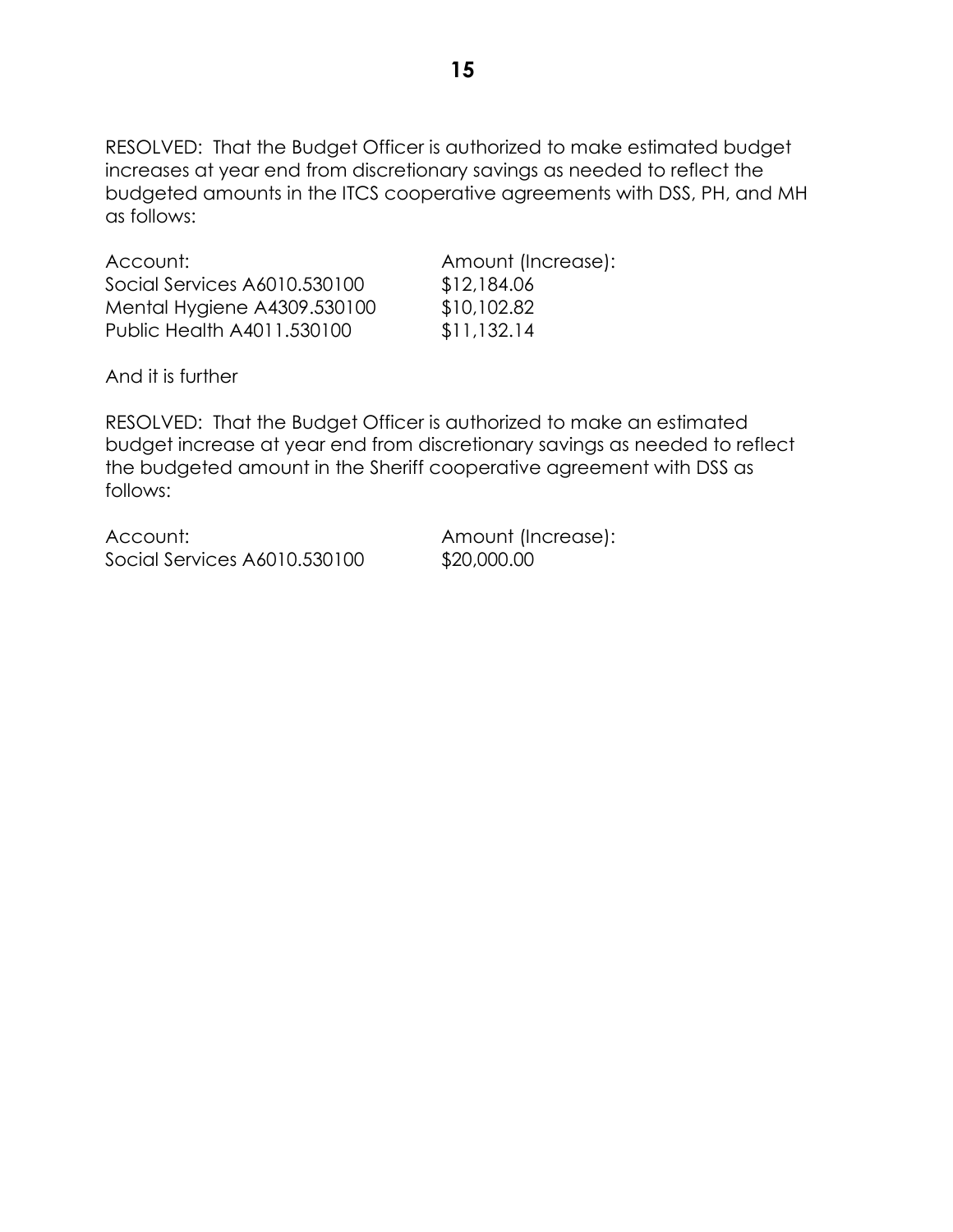REFERRED TO: FINANCE/LEGAL COMMITTEE

RESOLUTION NO. -20 AUTHORIZATION TO ENTER INTO A RETAINER AGREEMENT WITH NAPOLI SHKOLNIK, PLLC TO PROVIDE REPRESENTATION REGARDING GENERIC DRUG LITIGATION

WHEREAS: The Tioga County Legislature understands that the County may have a legal claim against manufacturers of generic pharmaceuticals and/or their executives based upon their actions in fixing prices, allocating markets, and engaging in other antitrust violations or other wrongdoing with respect to generic pharmaceuticals; and

WHEREAS: The Tioga County Legislature desires to retain the services of Napoli Shkolnik, PLLC to represent the County in the prosecution of any such claim; now therefore be it

RESOLVED: That the Tioga County Legislature hereby authorizes Legislative Chair Martha Sauerbrey to execute a Special Counsel Agreement with Napoli Shkolnik, PLLC to provide the services set forth in said agreement.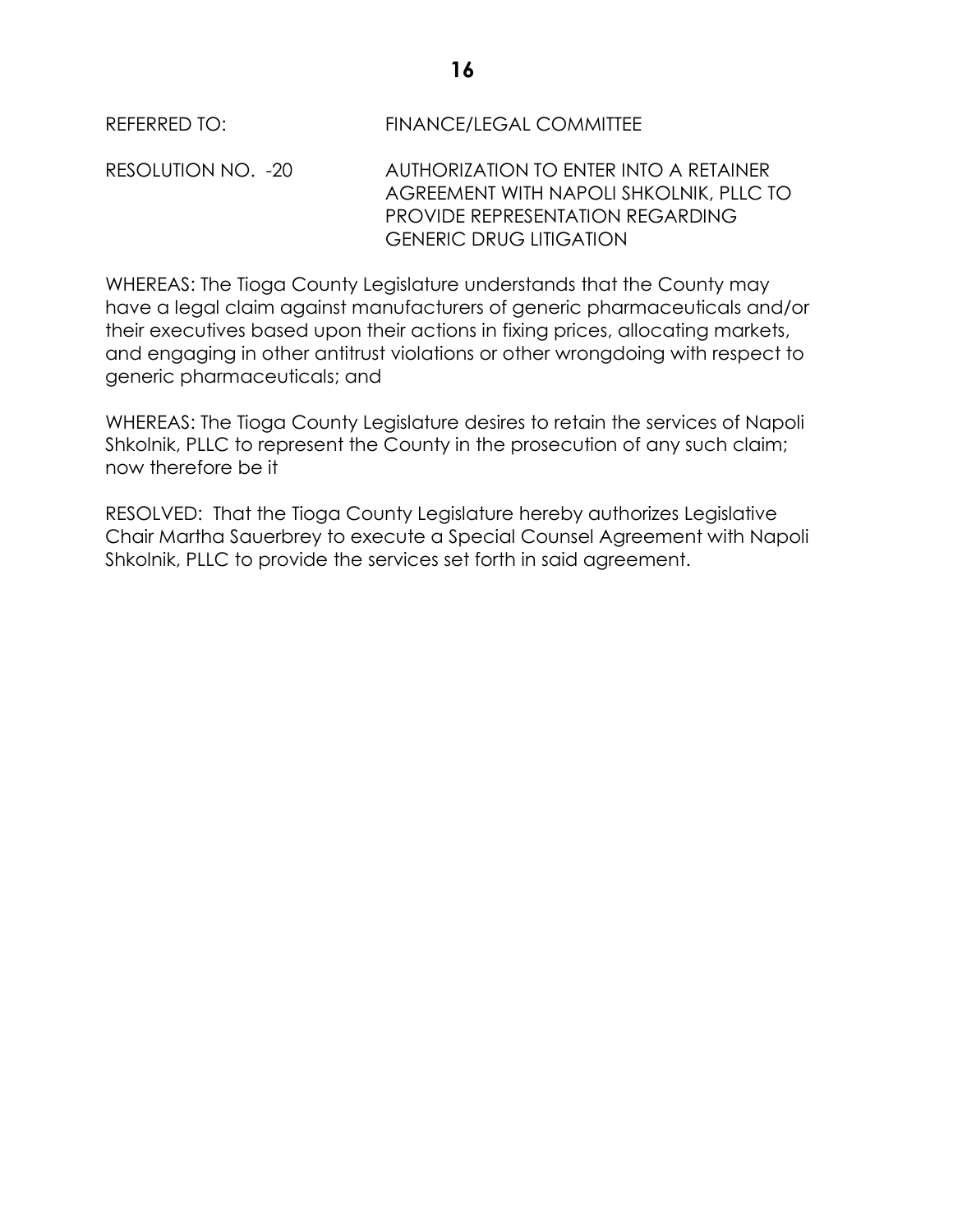### REFERRED TO: ADMINISTRATIVE SERVICES COMMITTEE

RESOLUTION NO. -20 AUTHORIZE INCREASE IN ADMINISTERING MORTGAGE TAX BY THE TIOGA COUNTY CLERK AS APPROVED BY NEW YORK STATE DEPARTMENT OF TAXATION AND FINANCE

WHEREAS: Section 262 (Article 11) of the New York State tax law mandates that recording officers are entitled to receive for the county all necessary expenses for the purpose of administration of the mortgage tax in their office and approved allowance by the New York State Department of Taxation and Finance; and

WHEREAS: The Tioga County Clerk has requested proper compensation that are reasonable and necessary allowances to cover county expenditures for collection, disbursements of the mortgage tax; and

WHEREAS: The Tioga County Clerk's office has submitted to the New York State Department of Taxation and Finance a mortgage expense request of \$139,440.00 per year; and

WHEREAS: The Tioga County Clerk has been authorized by New York State Department of Taxation and Finance to increase the mortgage expense to be \$139,440.00 for the period of April 2020 – April 2021; therefore be it

RESOLVED: That the County Clerk be authorized to collect or withhold from its disbursements in twelve (12) equal monthly installments of \$11,620.00 at a total annum amount of \$139,440.00.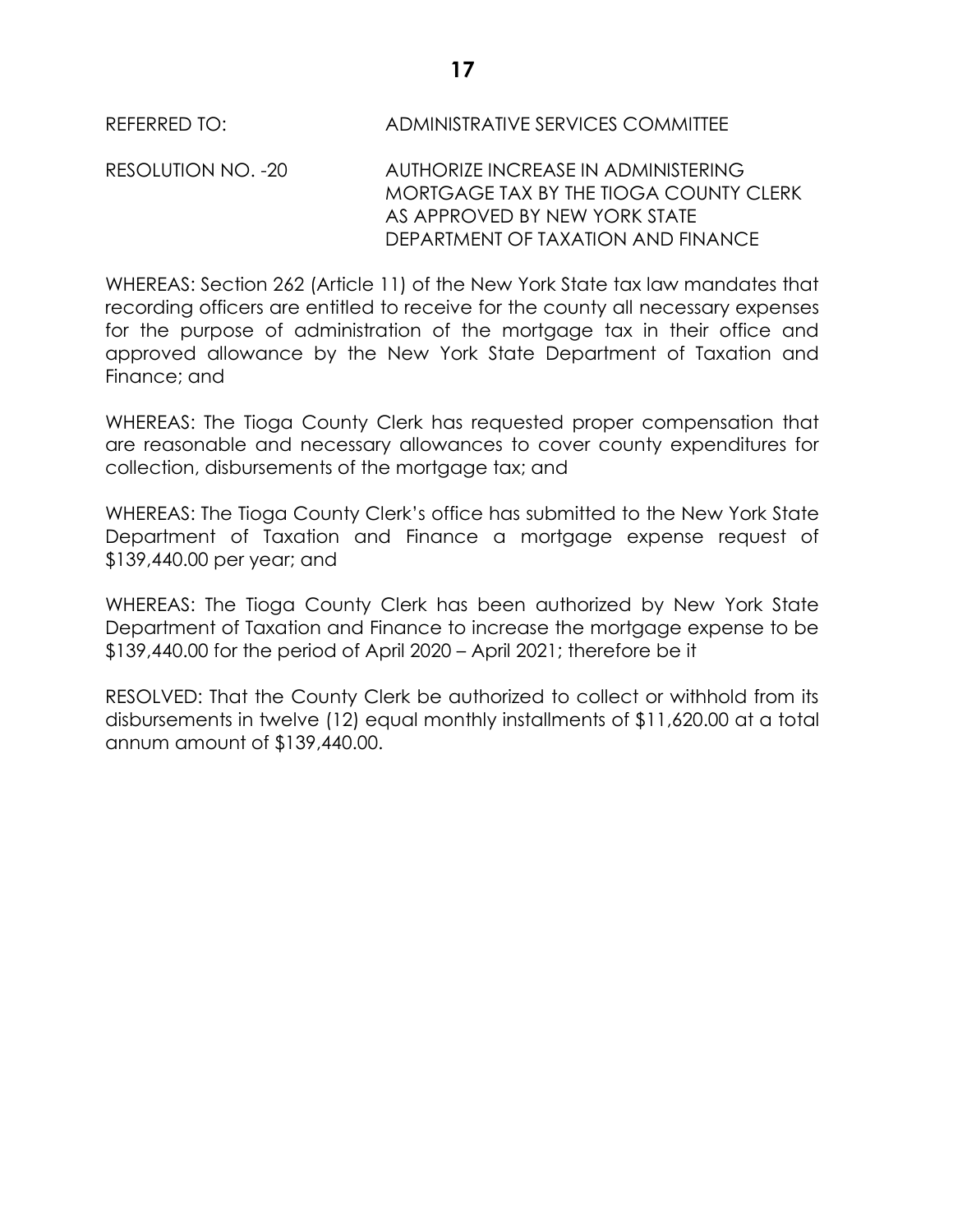REFERRED TO: ED&P COMMITTEE FINANCE COMMITTEE

RESOLUTION NO. -20 AUTHORIZATION TO ACCEPT ALLOTTED NYS 2020 CENSUS COMPLETE COUNT COMMISSION OUTREACH GRANT AND REQUEST A 2020 BUDGET MODIFICATION AND BUDGET ADDITION AS NEEDED

WHEREAS: The New York State Census 2020 Complete Count Commission has allotted Tioga County a grant in an amount up to \$72,880 to conduct Census 2020 promotional outreach in an effort to maximize resident selfresponse rate; and

WHEREAS: Said grant funding does not require a local match; and

WHEREAS: New York State requires the County to contract with a Not-For-Profit entity for the expenditure of the allotted funds; and

WHEREAS: Tioga Opportunities, Inc. has agreed to act as said Not-For-Profit entity; and

WHEREAS: The Tioga County Legislature must accept this grant allotment up to \$72,880; therefore be it

RESOLVED: That the Tioga County Legislature accepts the allotted New York State Census 2020 Complete County grant in an amount up to \$72,880; and be it further

RESOLVED: That the 2020 Planning budget be amended and modified as follows:

2020 Budget Modification:

| Revenue Account #A8020 439893 Planning State Aid Census \$69,880.00 |             |
|---------------------------------------------------------------------|-------------|
| Expense Accounts #A8020 540140 Contracted Services                  | \$56,880.00 |
| #A8020 540590 Services Rendered                                     | \$13,000.00 |

2020 Budget Addition:

Revenue Account #A8020 437170 \$ 3,000.00 Name: State Aid 2020 Census Outreach Admin Fee

and be it further

RESOLVED: That the Tioga County Legislature hereby authorizes the contract with Tioga Opportunities, Inc. for said grant project, contingent upon review and approval by the County Attorney.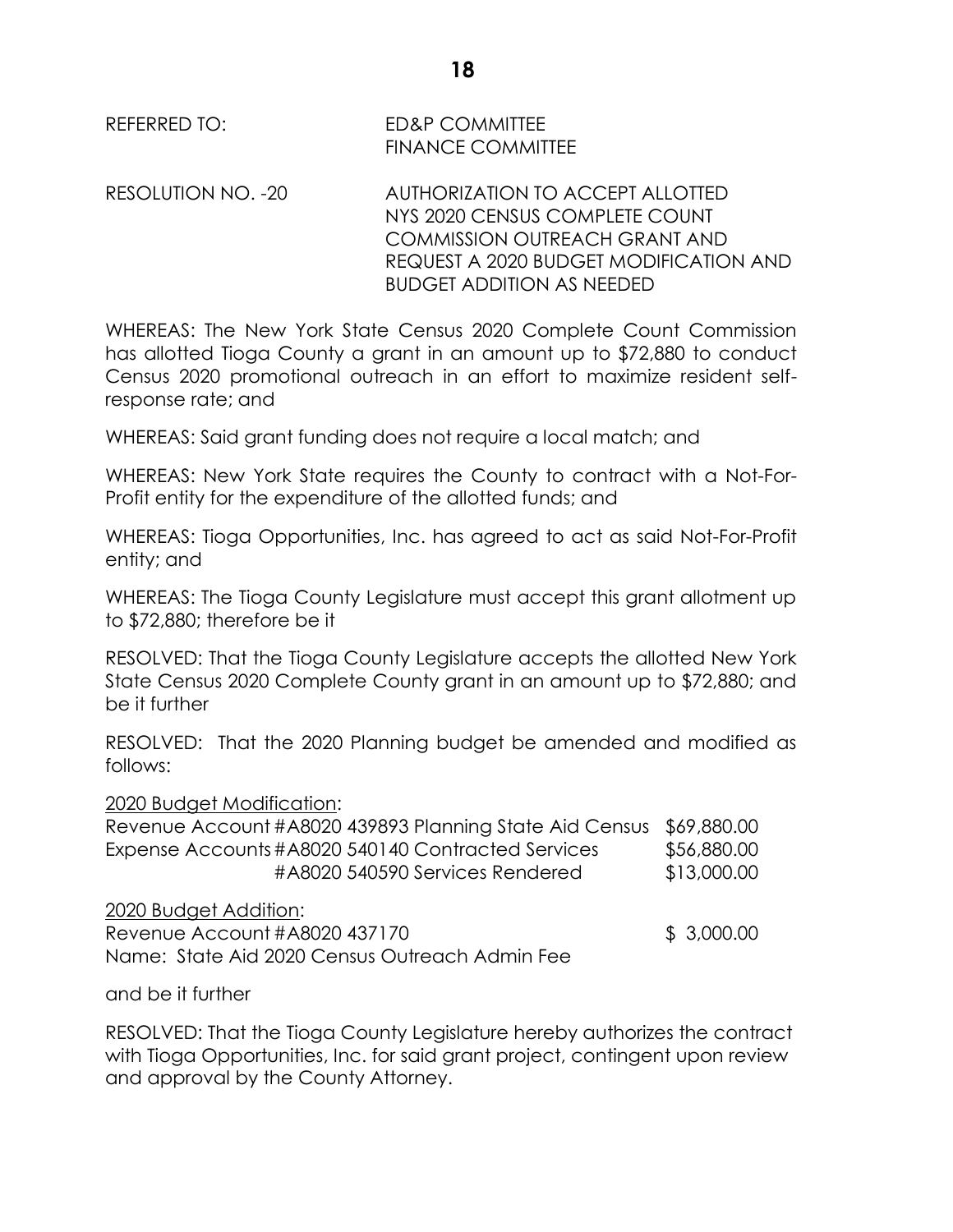| REFERRED TO:        | <b>HEALTH &amp; HUMAN SERVICES COMMITTEE</b><br><b>FINANCE COMMITTEE</b> |
|---------------------|--------------------------------------------------------------------------|
| RESOLUTION NO. - 20 | RE-ESTABLISH PRIOR YEAR 2019<br>UNSPENT FUNDS FOR 2020 BUDGET            |
|                     | SOCIAL SERVICES                                                          |

WHEREAS: NYS has not billed the Department of Social Services for the local share of Secure Detention Services for 2015 through 2019; and

WHEREAS: The Department of Social Services has estimated the amount of unbilled services to be \$189,769; and

WHEREAS: Re-establishment of prior year funds requires Legislative approval; therefore be it

RESOLVED: That the following account and amount are re-established and the 2020 budget is amended

A6010.540487 JD Program Expense \$ 189,769.00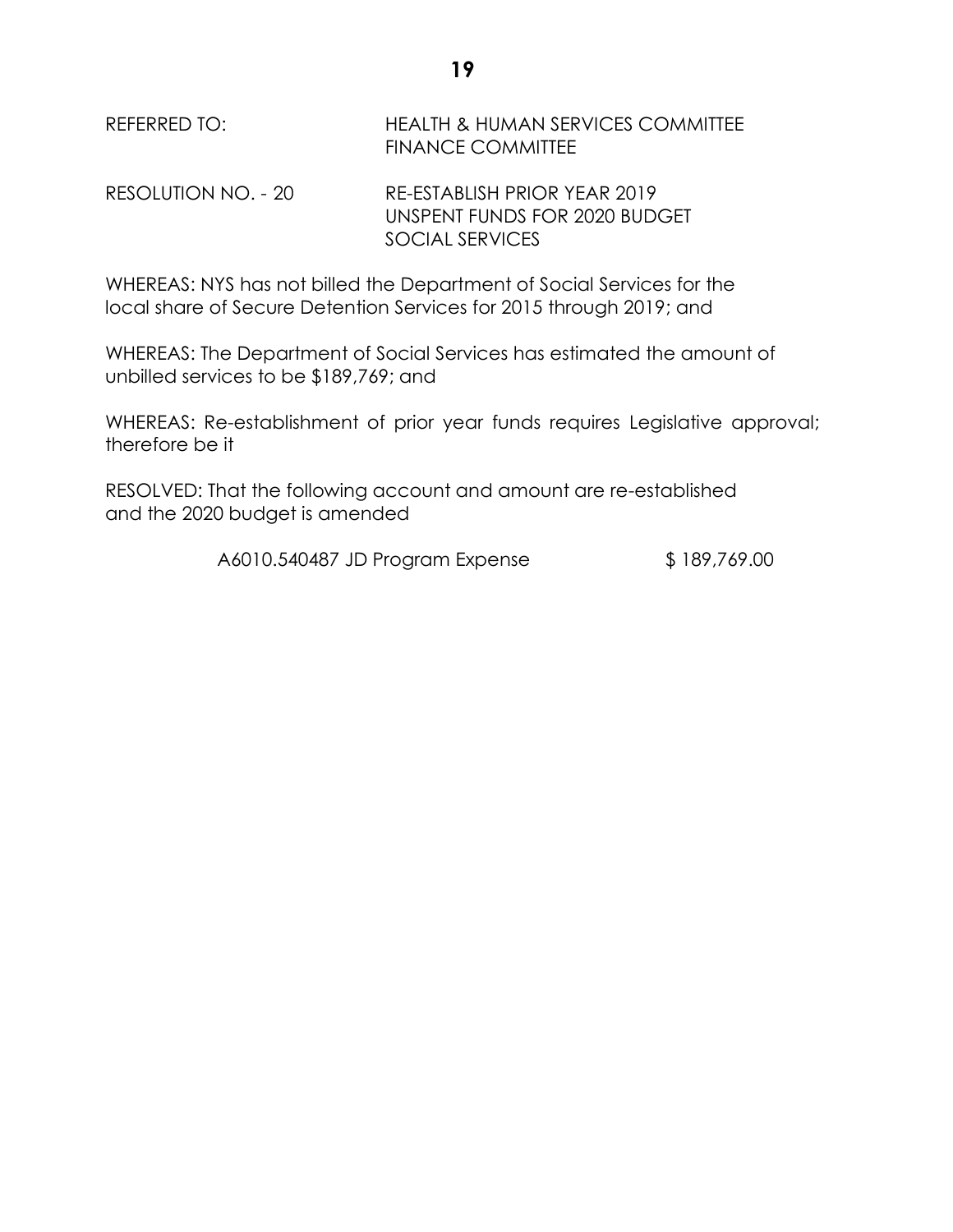REFERRED TO: HEALTH & HUMAN SERVICES COMMITTEE FINANCE COMMITTEE

RESOLUTION NO. -20 TRANSFER OF FUNDS 2020 BUDGET MODIFICATION SOCIAL SERVICES

WHEREAS: Approved Raise the Age (RTA) foster care placements are reimbursed with 100% state funds; and

WHEREAS: The funds budgeted for 2020 A6123 JD RTA placements will be exceeded by expenses in March 2020; and

WHEREAS: The funds budgeted for 2020 A6119 Foster Care RTA placements is available for transfer; and

WHEREAS: Transfer of funds and budget modifications requires Legislative approval; therefore be it

RESOLVED: That funding be transferred as follows:

|     | From: A6119.436190 State Aid: FC-RTA   | \$150,000.00 |
|-----|----------------------------------------|--------------|
| To: | A6123.436230 State Aid: JD-RTA         | \$150,000.00 |
|     | From: A6119.540487 Program Expense-RTA | \$150,000.00 |
| To: | A6123.540487 Program Expense-RTA       | \$150,000.00 |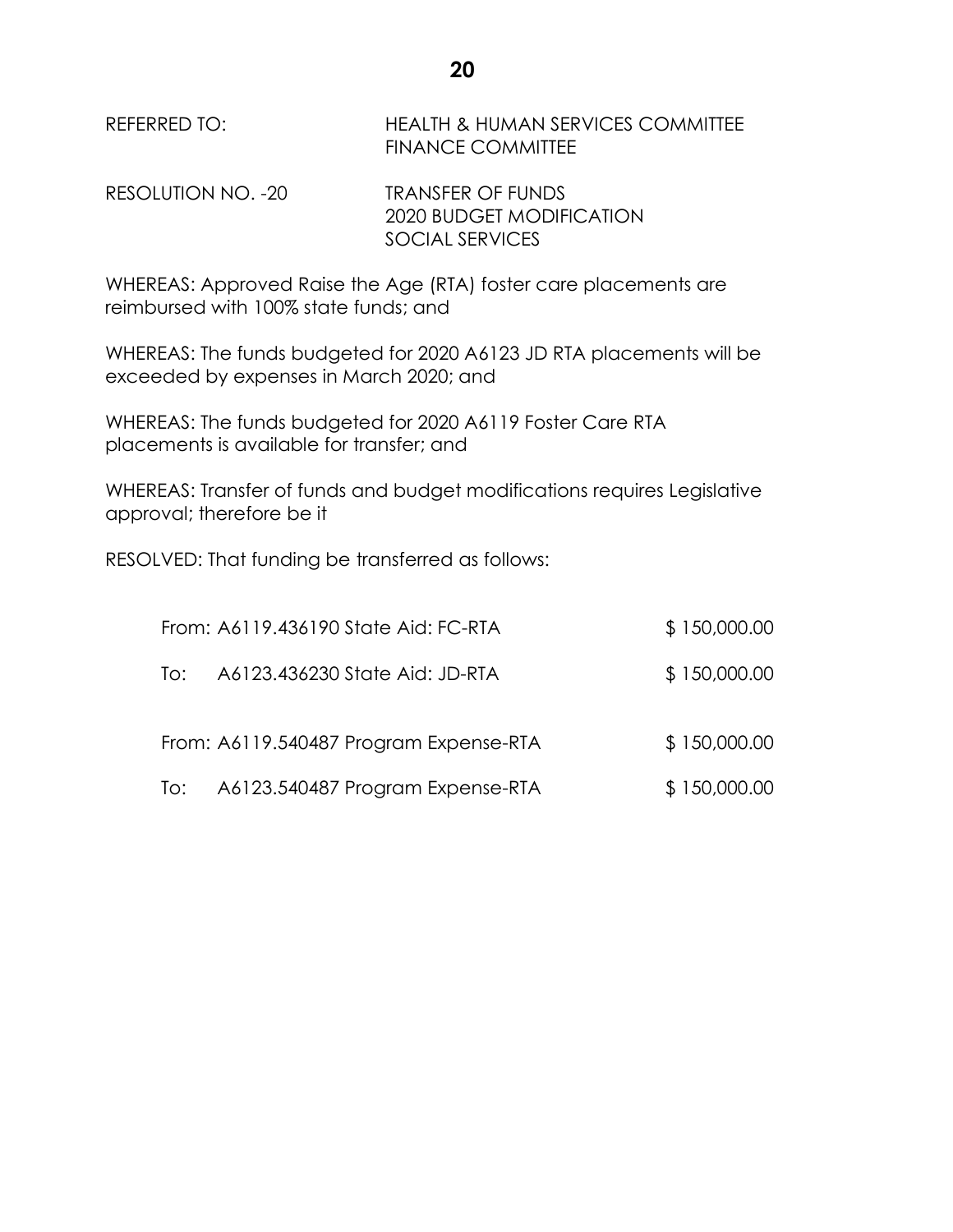REFERRED TO: PUBLIC WORKS COMMITTEE

## RESOLUTION NO. -20 AMEND BUDGET AND TRANSFER CAPITAL RESERVE FUNDS PUBLIC WORKS

WHEREAS: The current 2002 Volvo Tractor is in need of a new engine and the Commissioner of Public Works has deemed that the tractor should be replaced and not worth fixing. The 2002 Volvo Tractor was due to be replaced next year; and

WHEREAS: The Commissioner has received a proposal for a new Peterbuilt Tractor in the amount of \$119,931, and there are leftover funds available from the Tandem Axle Truck account budgeted this year; and

WHEREAS: Budget Amendments require Legislative approval; therefore be it

RESOLVED: That funding be transferred as follows:

|     | From: H5130.521908<br>H.387807 | Tandem Axle Truck<br>Land, Infrastructure and<br>Equipment Capital Reserve | \$40,000<br>\$80,000 |
|-----|--------------------------------|----------------------------------------------------------------------------|----------------------|
| To: | H5130.521944                   | <b>Tractor</b>                                                             | \$120,000            |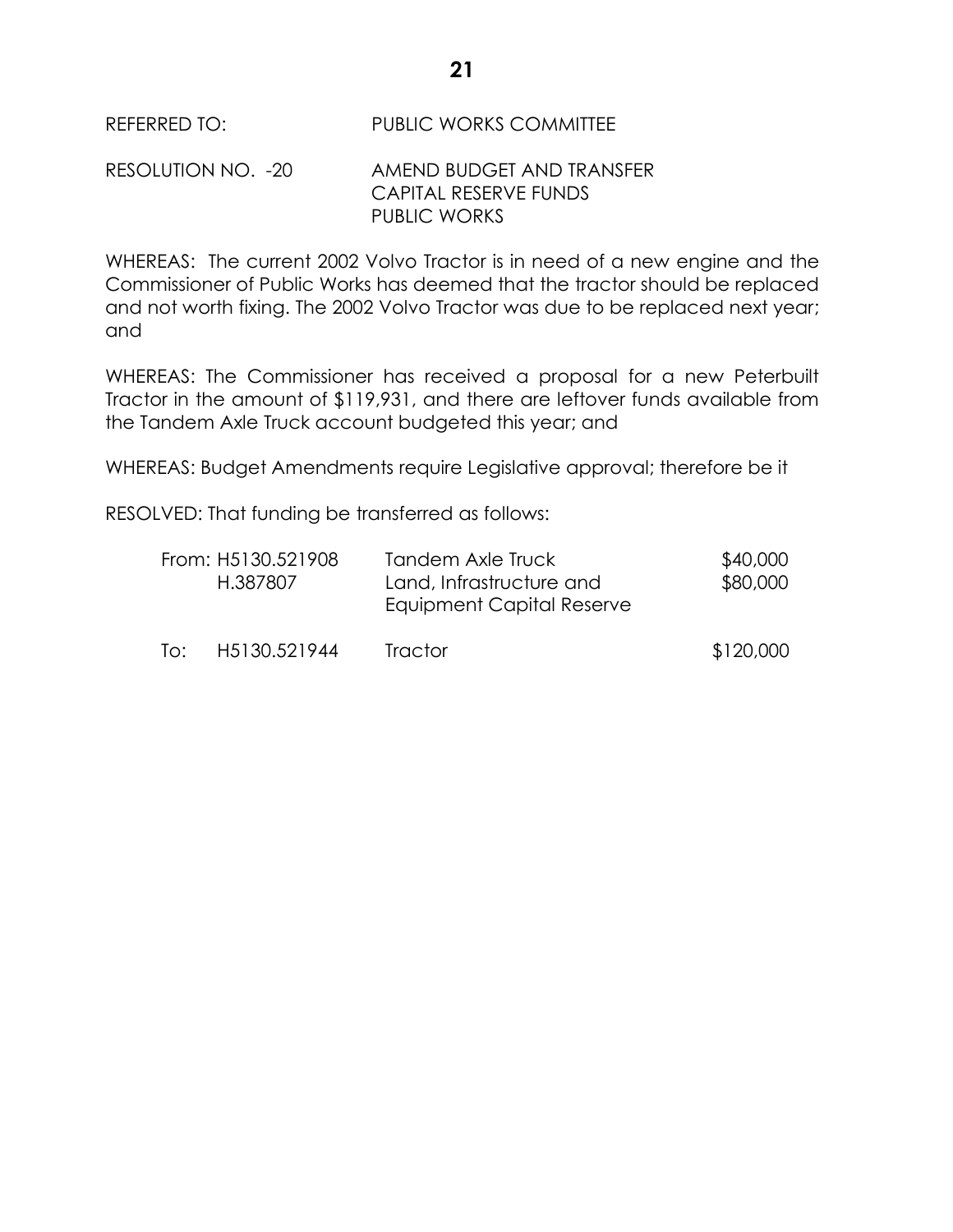REFERRED TO: LEGISLATIVE WORKSESSION FINANCE/LEGAL COMMITTEE PERSONNEL COMMITTEE

RESOLUTION NO. -20 AMEND EMPLOYEE HANDBOOK SECTION II - ETHICS RULES, SCHEDULE A

WHEREAS: Tioga County Employee Handbook Section II – Ethics Rules; Section IV. Disclosure of Interest, Schedule A needs to be amended to identify additional positions and board members required to provide an annual financial disclosure; and

WHEREAS: Deputy Director of Community Services, Deputy Director of Information Technology and Communication Systems, and Property Development Corporation Board needs to be included on Schedule A; therefore be it

RESOLVED: That the Tioga County Employee Handbook Schedule A be hereby amended as follows:

### POSITION

AG & FARMLAND PROTECTION BOARD MEMBERS (ALL) ASSIGNED COUNSEL ADMINISTRATOR BOARD OF HEALTH MEMBERS (ALL) BUDGET OFFICER CAPTAIN, OPERATIONS OFFICER CHIEF ACCOUNTANT CLERK TO THE LEGISLATURE AND DEPUTY CLERK CLINICAL PROGRAM DIRECTOR COMMISSIONERS OF BOARD OF ELECTIONS AND DEPUTIES COMMISSIONER OF PUBLIC WORKS AND DEPUTY COMMISSIONER OF SOCIAL SERVICES AND DEPUTY COMMISSIONER COMMUNITY SERVICE BOARD MEMBERS (ALL) CORONERS (ALL) COUNTY ATTORNEY AND ASSISTANTS COUNTY CLERK AND DEPUTY COUNTY PLANNING DIRECTOR COUNTY SHERIFF AND UNDERSHERIFF COUNTY TREASURER AND DEPUTY DIRECTORS OF ADMINISTRATIVE SERVICES DIRECTOR OF COMMUNITY SERVICES & DEPUTY DIRECTOR OF EMERGENCY SERVICES AND DEPUTY DIRECTOR DIRECTOR OF EMPLOYMENT & TRANSITIONAL SUPPORT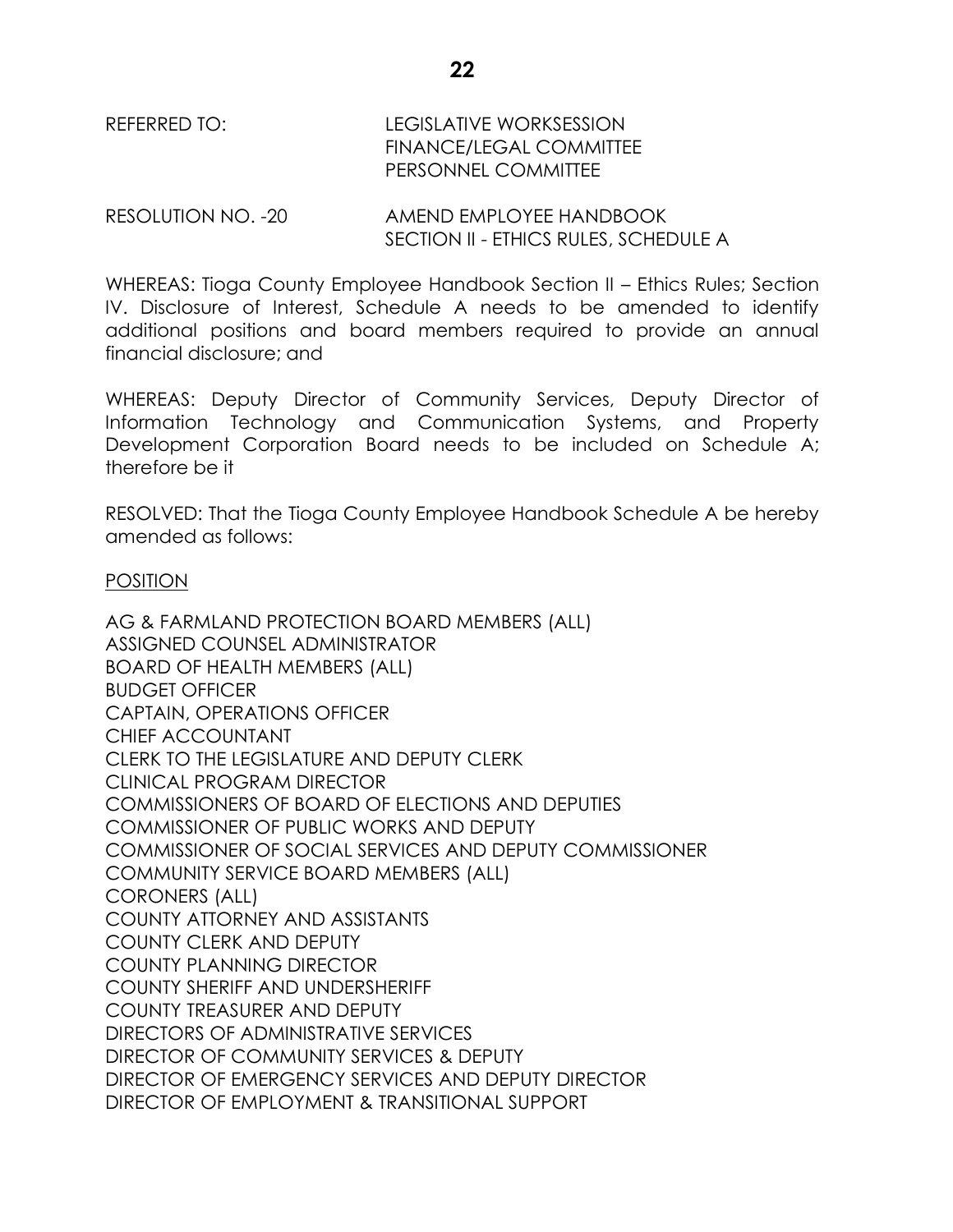**23**

DIRECTOR OF INFORMATION TECHNOLOGY & COMMUNICATION SYSTEMS & DEPUTY DIRECTOR OF REAL PROPERTY TAX SERVICES DIRECTOR OF VETERANS' SERVICE AGENCY DIRECTOR OF WEIGHTS & MEASURES I DIRECTOR OF ECONOMIC DEVELOPMENT & PLANNING DEPUTY DIRECTOR ECONOMIC DEVELOPMENT DISTRICT ATTORNEY AND ASSISTANTS ETHICS BOARD MEMBERS (ALL) FIRE COORDINATORS (ASSISTANTS) HISTORIAN INDUSTRIAL DEVELOPMENT AGENCY MEMBERS (ALL) INFORMATION SECURITY OFFICER LEGISLATORS (ALL) LOCAL DEVELOPMENT CORPORATION AGENCY MEMBERS (ALL) MATERIALS RECOVERY MANAGER PERSONNEL OFFICER PLANNING BOARD MEMBERS (ALL) PROPERTY DEVELOPMENT CORPORATION (ALL) PROBATION DIRECTOR PUBLIC DEFENDER AND ASSISTANTS PUBLIC HEALTH DIRECTOR AND DEPUTY DIRECTOR RECORDS MANAGEMENT OFFICER SAFETY OFFICER TIOGA TOBACCO ASSET SECURITIZATION CORP. BOARD MEMBERS (ALL) YOUTH BUREAU DIRECTOR YOUTH BUREAU MEMBERS (ALL)

And be it further

RESOLVED: That the remainder of Tioga County Employee Handbook shall remain in full force and effect.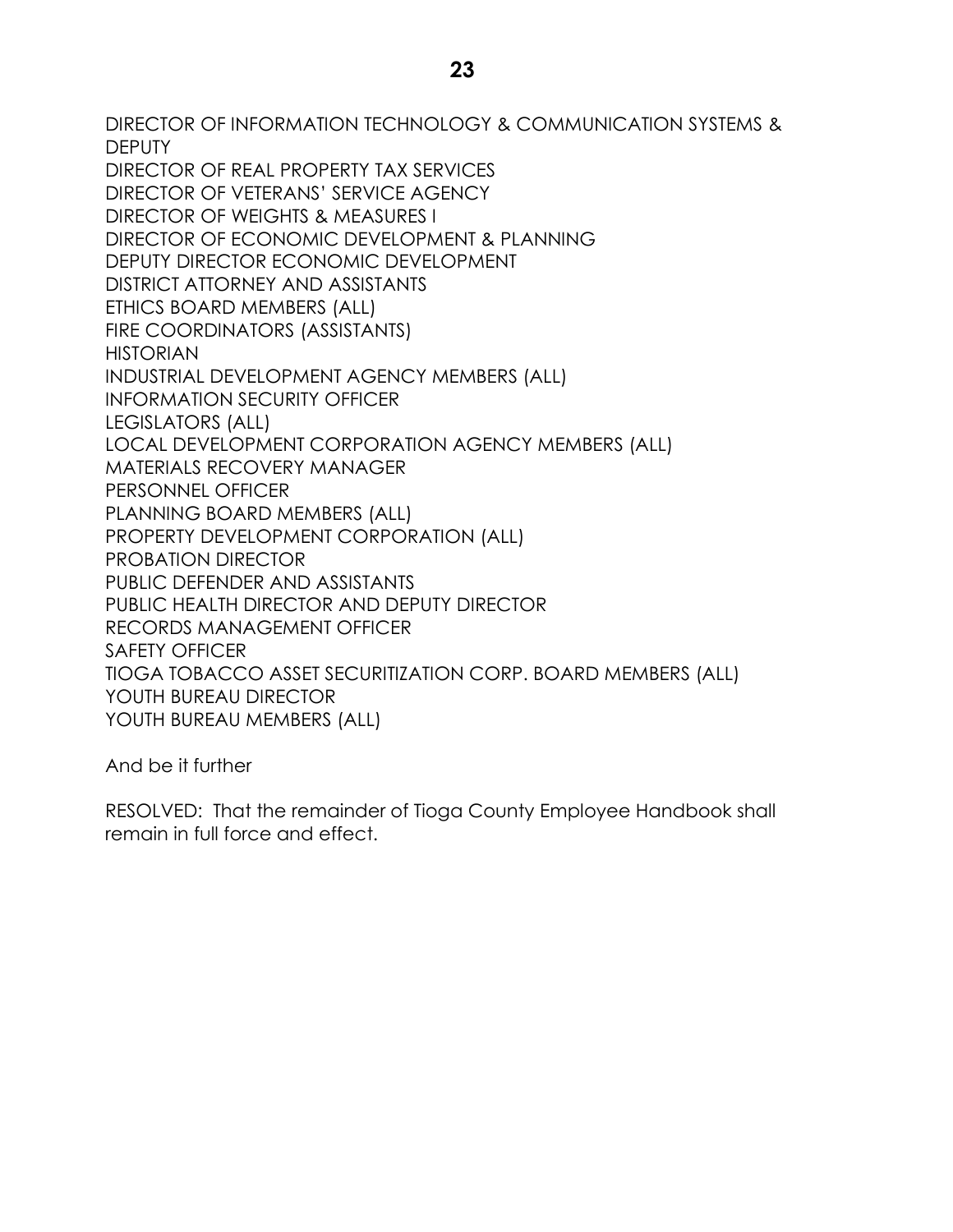| REFERRED TO:       | <b>HEALTH &amp; HUMAN SERVICES COMMITTEE</b><br>PERSONNEL COMMITTEE<br><b>FINANCE COMMITTEE</b>                    |
|--------------------|--------------------------------------------------------------------------------------------------------------------|
| RESOLUTION NO. -20 | APPROPRIATION OF FUNDS FOR OPERATION<br>OF A CHILD ADVOCACY CENTER (CAC);<br>AUTHORIZE CREATION OF CASE SUPERVISOR |

WHEREAS: Tioga County has received from the Office of Children and Family Services an initial allocation of \$150,000 and an additional commitment of \$100,000 for both a second and third year, for the implementation and operation of a Child Advocacy Center (CAC) in Tioga County; and

GRADE B POSITION

DEPARTMENT OF SOCIAL SERVICES

WHEREAS: Safe Harbor NY funding of \$52,020 has been awarded to Tioga County Department of Social Services from the Office of Children and Family Services to raise awareness about sexually exploited youth; and

WHEREAS: A CAC will provide advocacy, support and referral services to every family and child in need of accessing services surrounding the issues of sexual and physical abuse, including access to medical resources, mental health services and court rights and information; and

WHEREAS: The Department of Social Services, in coordination with the District Attorney's Office and the Sheriff's Office, will be the lead agency for the implementation of the CAC; and

WHEREAS: The Department of Social Services has determined that the implementation of the CAC and oversight of Safe Harbor program activities will require initial staffing of one (1) Case Supervisor Grade B to serve as coordinator; and

WHEREAS: Appropriation of funds and budget modifications require Legislative approval; therefore be it

RESOLVED: That funding be appropriated as follows:

|     | From: A6010.436100 State Aid Admin: | \$202,020.00 |
|-----|-------------------------------------|--------------|
| TO: | A6010.510010 Full-Time:             | \$ 38,684.00 |
| lo: | A6010.540487 Program Expense:       | \$163,336.00 |

and be it further

RESOLVED: That one (1) Case Supervisor Grade B (CSEA SG XIV, \$51,579 - \$52,279) shall be created effective March 16, 2020; and be it further

RESOLVED: That the Department of Social Services authorized headcount shall increase by 1.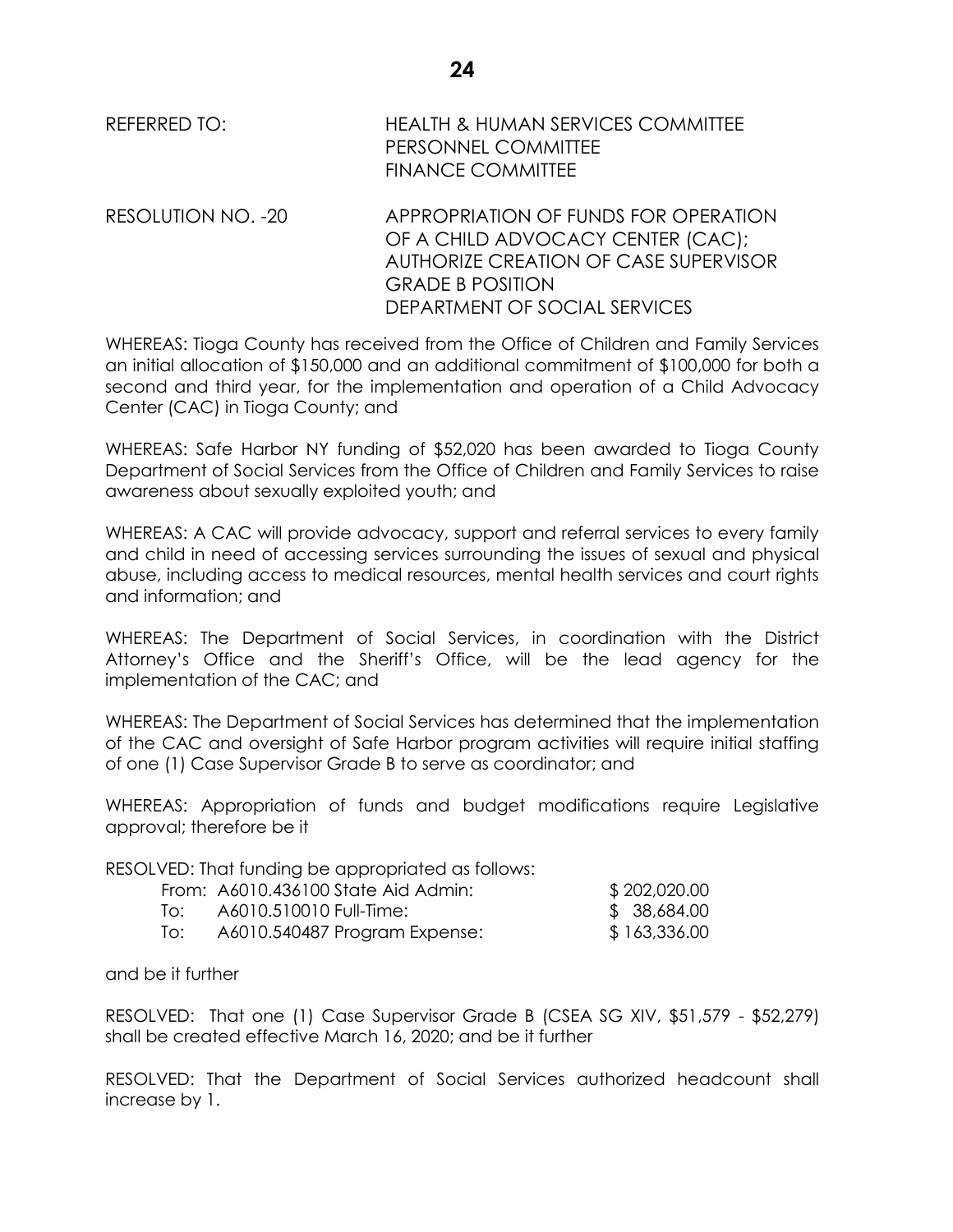### REFERRED TO: LEGAL/FINANCE COMMITTEE PERSONNEL COMMITTEE

RESOLUTION NO. -20 AMEND RESOLUTION 356-19 PUBLIC DEFENDER'S OFFICE

WHEREAS: Legislative approval is required to amend prior established resolutions; and

WHEREAS: Resolution 356-19 authorized the hire of Amanda Pullano to the position Paralegal (PT) effective December 11, 2019, at an hourly rate of \$16.17 with an ability to receive a non-union increase following a six (6) month evaluation; and

WHEREAS: Said part-time title is not eligible for non-union benefits and base hourly rates for part-time employment are established at the beginning of each year, an amendment to the resolution is necessary; therefore be it

RESOLVED: That the final "RESOLVED" of Resolution 356-19 is hereby amended as follows:

RESOLVED: That Ms. Pullano's hourly rate shall be \$16.49 effective January 1, 2020, and that the title of Paralegal (PT) is not eligible for non-union salary increase following a six (6) month evaluation.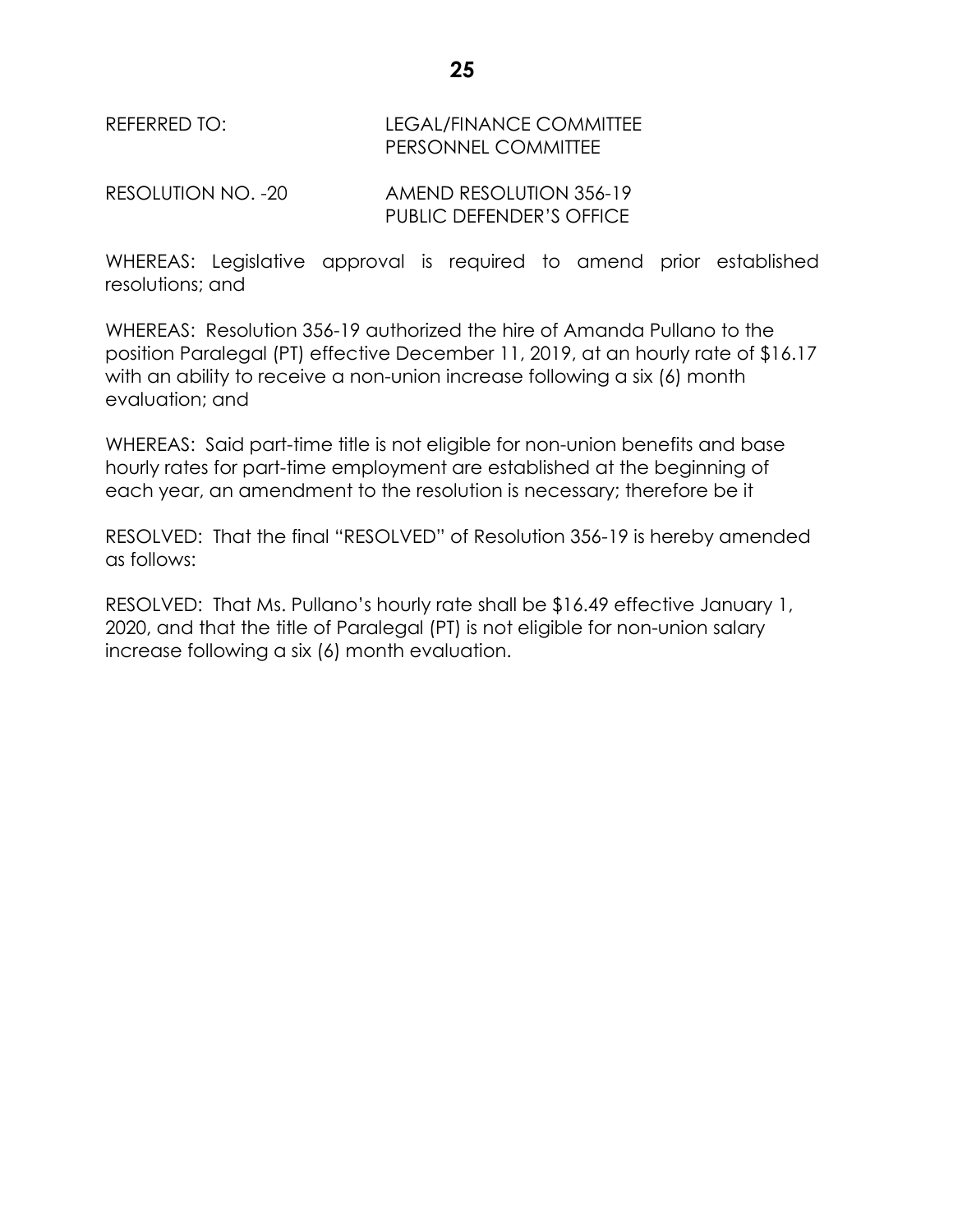| REFERRED TO:       | <b>LEGAL/FINANCE COMMITTEE</b><br>PERSONNEL COMMITTEE                                  |
|--------------------|----------------------------------------------------------------------------------------|
| RESOLUTION NO. -20 | AUTHORIZE APPOINTMENT TO<br>TITLE OF PARALEGAL (PT)<br><b>PUBLIC DEFENDER'S OFFICE</b> |

WHEREAS: Legislative approval is required for any appointment to a non-union position within Tioga County; and

WHEREAS: Due to staffing change, a part-time Paralegal position became vacant as of March 2, 2020; and

WHEREAS: The Public Defender has identified a qualified candidate to fill said position; therefore be it

RESOLVED: That the Tioga County Legislature authorizes the Public Defender to appoint Gabriella Ayres to the title of Paralegal (PT) at an hourly rate of \$16.49 effective March 16, 2020.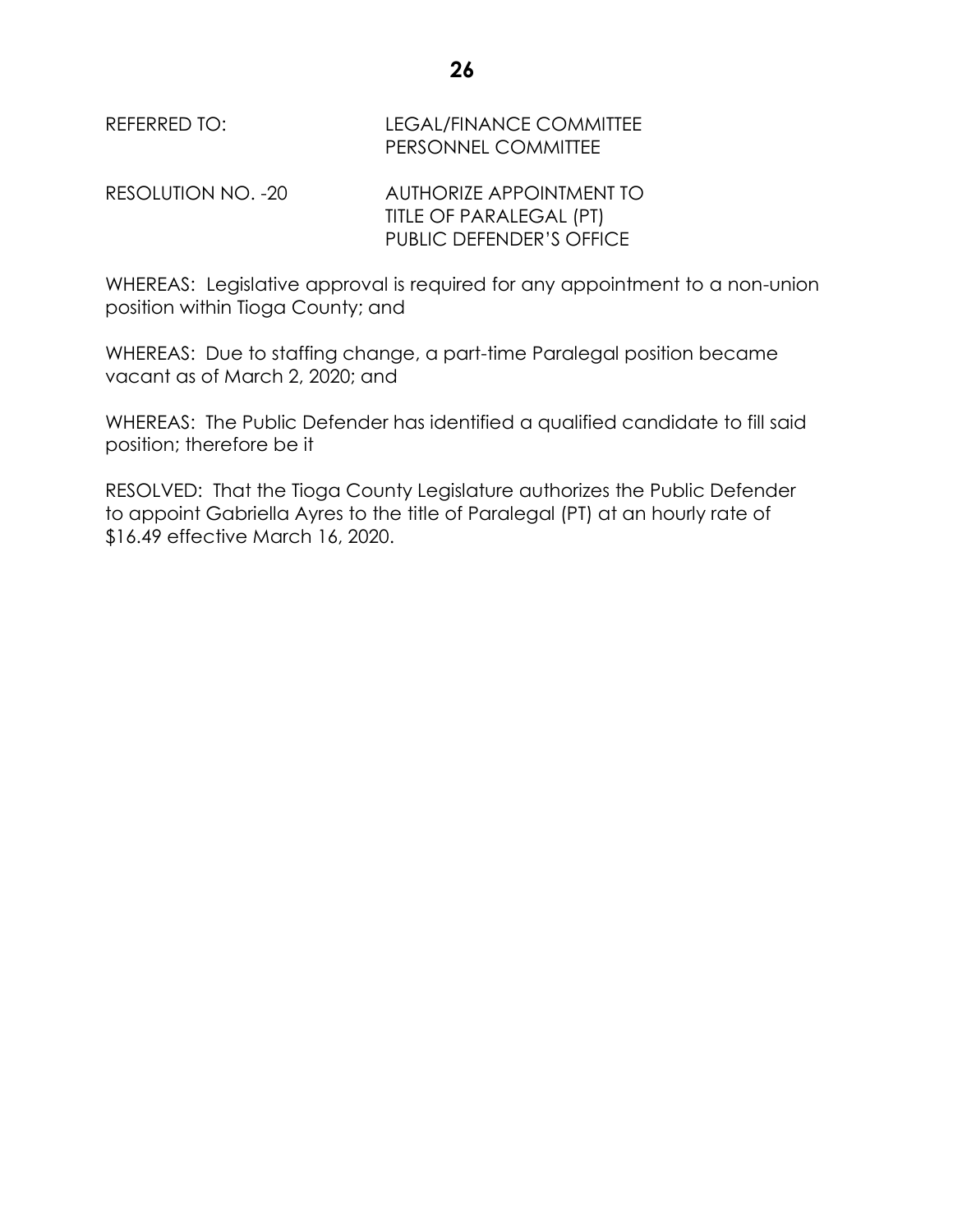| REFERRED TO:       | HEALTH & HUMAN SERVICES COMMITTEE<br>PERSONNEL COMMITTEE                                          |
|--------------------|---------------------------------------------------------------------------------------------------|
| RESOLUTION NO. -20 | AUTHORIZE APPOINTMENT TO TITLE OF DEPUTY<br>DIRECTOR OF PUBLIC HEALTH<br>PUBLIC HEALTH DEPARTMENT |

WHEREAS: Legislative approval is required for any appointment to a non-union position within Tioga County; and

WHEREAS: Since February 14, 2020, the position of Deputy Director of Public Health has been vacant due to resignation; and

WHEREAS: The Director of Public Health has an immediate need to appoint a replacement to said vacancy and has identified a candidate who is both qualified and willing to accept this appointment; therefore be it

RESOLVED: That the Director of Public Health is authorized to provisionally appoint Heather Vroman to the title of Deputy Director of Public Health at an annual non-union salary of \$65,000.00 effective March 14, 2020, pending successful completion of civil service examination requirements.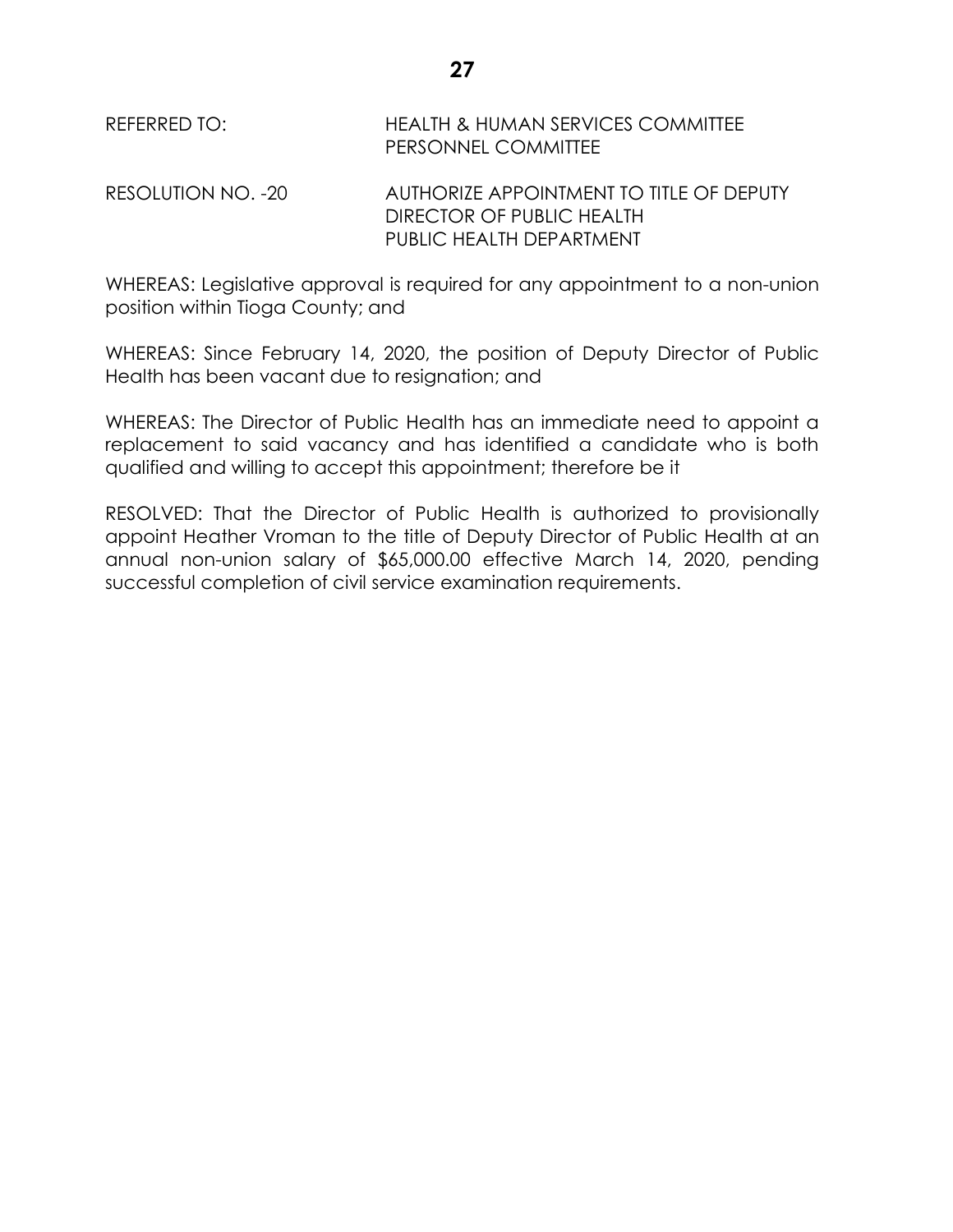# REFERRED TO: PUBLIC WORKS COMMITTEE PERSONNEL COMMITTEE

### RESOLUTION NO. -20 AUTHORIZE POSITION RECLASSIFICATION PUBLIC WORKS

WHEREAS: Legislative approval is required for any position reclassification; and

WHEREAS: On December 10, 2019, the Personnel Department received a position description questionnaire from Lynn Quick, Accounting Associate II (CSEA SG V, \$29,918), who works within the Department of Public Works; and

WHEREAS: A desk audit resulted and involved the review of work tasks performed by the employee within said department; and

WHEREAS: The Personnel Officer has made a final determination that due to the type of work assigned to Ms. Quick and her level of autonomy in carrying out those assignments demonstrates sufficient justification to reclassify her title in order to accurately reflect the work performed; therefore be it

RESOLVED: That Lynn Quick's position, Accounting Associate II (CSEA SG V, \$29,918), shall be reclassified to Accounting Associate III (CSEA SG VII, \$36,622) effective retroactive to December 10, 2019; and be it further:

RESOLVED: That Ms. Quick shall be appointed from an appropriate eligible list and shall receive an annual salary adjustment of \$6,508 from December 10, 2019 – December 31, 2019; and be it further:

RESOLVED: That Ms. Quick shall receive an annual salary increase of \$6,704 added to her current annual salary effective retroactive to January 1, 2020.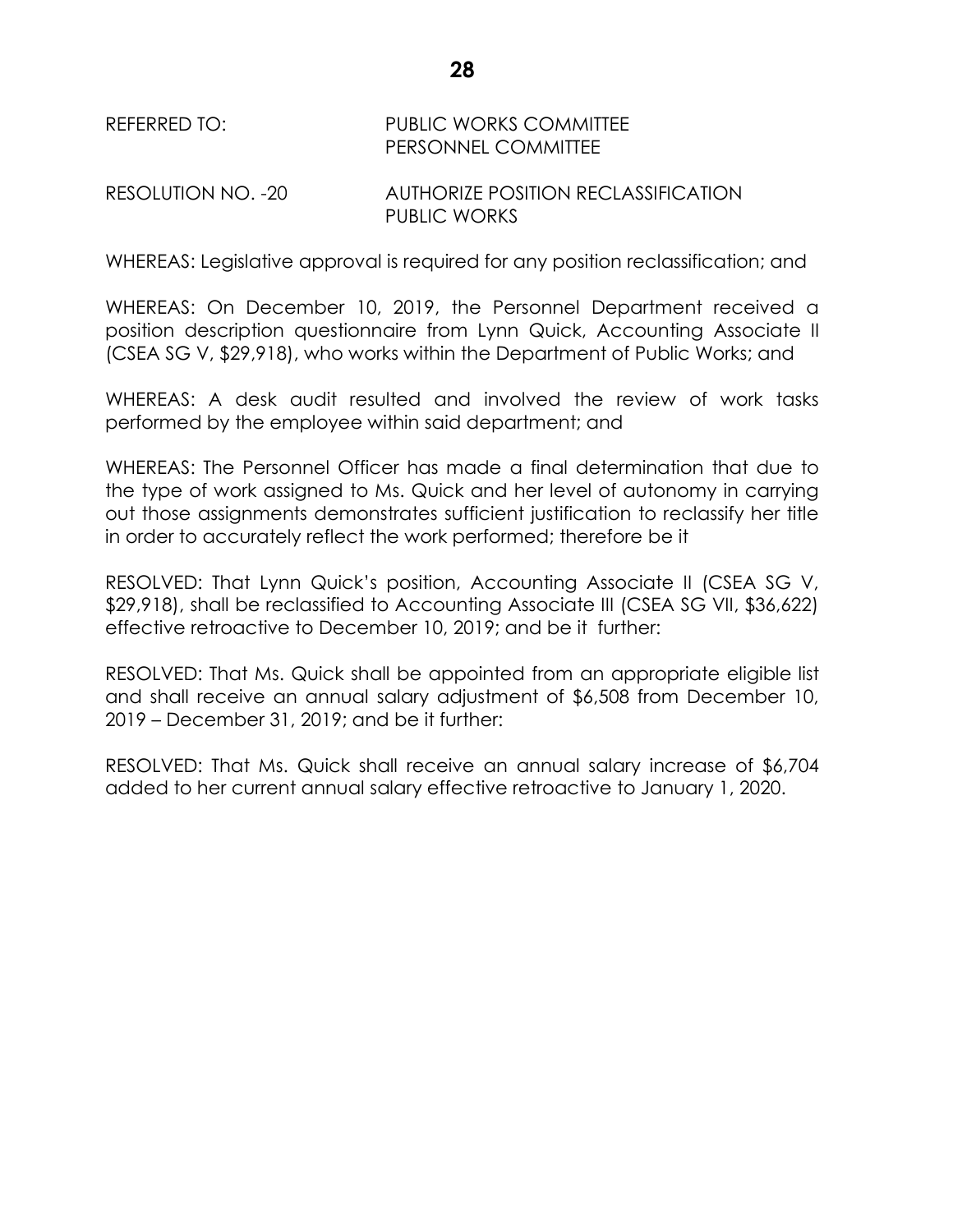| REFERRED TO: | <b>PUBLIC WORKS COMMITTEE</b> |
|--------------|-------------------------------|
|              | <b>PERSONNEL COMMITTEE</b>    |
|              |                               |

RESOLUTION NO. -20 CREATE AND FILL HIGHWAY WORKER (SEASONAL) POSITION PUBLIC WORKS

WHEREAS: There will be a need for the Highway Department to employ one seasonal Highway Worker (Seasonal) for 2020; and

WHEREAS: The Commissioner of Public Works has budgeted money to cover expenditures of such employment; therefore be it

RESOLVED: That the Commissioner of Public Works is hereby authorized to create and fill one (1) temporary full-time Highway Worker (Seasonal) position effective April 1, 2020 through October 9, 2020 at an hourly rate of \$11.80 (minimum wage), however no more than 847 hours may be worked April 1, 2020 – October 9, 2020.